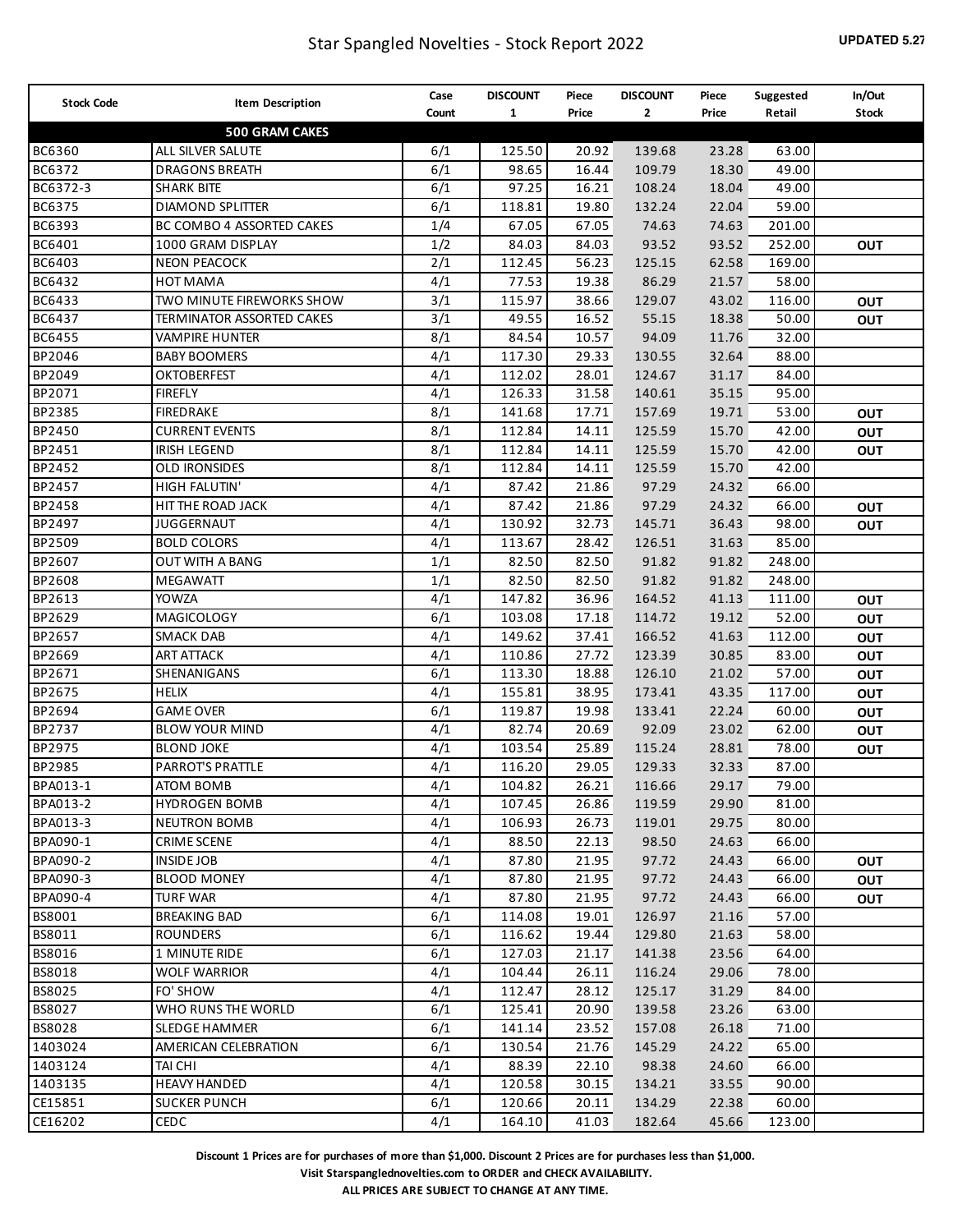| 2<br>Count<br>$\mathbf{1}$<br>Price<br>Price<br>Retail<br><b>Stock</b><br><b>500 GRAM CAKES CONTINUED</b><br>CE20030<br>WE WANT YOU<br>4/1<br>53.00<br>70.01<br>17.50<br>77.92<br>19.48<br>114.41<br>CE20032<br>4/1<br>102.80<br>25.70<br>28.60<br>77.00<br><b>HIGH VOLTAGE</b><br>4/1<br>186.39<br>CE20044<br>167.47<br>41.87<br>46.60<br>126.00<br><b>FINDERS KEEPERS</b><br>2/1<br>136.41<br>CE20046<br>122.56<br>61.28<br>68.21<br>184.00<br><b>EVIL EYE</b><br>CE20047<br>4/1<br>135.14<br>33.79<br>150.41<br>37.60<br>101.00<br>POP A BANG<br>4/1<br>152.19<br>CE8126<br>136.74<br>34.19<br>38.05<br>103.00<br><b>SCUBA DIVER</b><br>4/1<br>116.69<br>CE8236<br>104.85<br>26.21<br>29.17<br>79.00<br>ALL NIGHT LONG<br>4/1<br>134.47<br>FS2702<br>120.82<br>30.21<br>33.62<br>91.00<br><b>NEON PALM</b><br>4/1<br>212.12<br>FS2705<br>190.58<br>47.65<br>53.03<br>143.00<br><b>LEGAL LIMIT</b><br>3/1<br>190.31<br>FS2708<br>115 DEGREES CELSIUS<br>170.99<br>57.00<br>63.44<br>171.00<br>120.59<br>FS2709<br>4/1<br>108.35<br>27.09<br>30.15<br>81.00<br><b>CRAZY DANDELIONS</b><br>6/1<br>158.52<br>71.00<br>FS5402<br>142.43<br>23.74<br>26.42<br><b>BOOM BOX</b><br>106.95<br>FS5509<br><b>ROCK IT</b><br>2/1<br>96.10<br>48.05<br>53.48<br>144.00<br><b>OUT</b><br>187.97<br>FS5526<br>LOUD AND PROUD<br>4/1<br>168.89<br>42.22<br>46.99<br>127.00<br><b>OUT</b><br>4/1<br>111.57<br>FS5541<br>PROMETHEUS<br>100.25<br>25.06<br>27.89<br>75.00<br>4/1<br>111.57<br>75.00<br>FS5542<br>100.25<br>25.06<br>27.89<br><b>BLAZED</b><br>76.87<br>85.55<br>231.00<br>FS583<br>183 DEGREES<br>1/1<br>76.87<br>85.55<br>75.33<br>FSB513<br>PSYCHO FANTASTIC<br>2/1<br>67.68<br>33.84<br>37.67<br>102.00<br>153.66<br>52.00<br>FSD07<br>COSMIC BOOM<br>8/1<br>138.06<br>17.26<br>19.21<br><b>OUT</b><br>76.31<br>JS2102<br><b>JUST GIVE'R</b><br>1/1<br>76.31<br>84.93<br>84.93<br>229.00<br><b>OUT</b><br>90.18<br>JS2103<br>ZIG ZAG<br>1/1<br>81.02<br>81.02<br>90.18<br>243.00<br><b>OUT</b><br>89.51<br>KM15159<br><b>BLACK DYNAMITE</b><br>1/1<br>80.43<br>80.43<br>89.51<br>241.00<br>138.42<br>KM15310<br><b>DRAGON</b><br>4/1<br>124.37<br>31.09<br>34.61<br>93.00<br>166.79<br>KM30019<br>MAGIC<br>8/1<br>149.86<br>18.73<br>20.85<br>56.00<br>144.81<br>LBM199<br><b>NEON SKIES</b><br>4/1<br>130.11<br>32.53<br>36.20<br>98.00<br>2/1<br>114.50<br>LBM209<br>103.18<br>51.59<br>57.25<br>150.00<br><b>LIMITLESS</b> | <b>Stock Code</b> | Item Description | Case | <b>DISCOUNT</b> | Piece | <b>DISCOUNT</b> | Piece | Suggested | In/Out |
|----------------------------------------------------------------------------------------------------------------------------------------------------------------------------------------------------------------------------------------------------------------------------------------------------------------------------------------------------------------------------------------------------------------------------------------------------------------------------------------------------------------------------------------------------------------------------------------------------------------------------------------------------------------------------------------------------------------------------------------------------------------------------------------------------------------------------------------------------------------------------------------------------------------------------------------------------------------------------------------------------------------------------------------------------------------------------------------------------------------------------------------------------------------------------------------------------------------------------------------------------------------------------------------------------------------------------------------------------------------------------------------------------------------------------------------------------------------------------------------------------------------------------------------------------------------------------------------------------------------------------------------------------------------------------------------------------------------------------------------------------------------------------------------------------------------------------------------------------------------------------------------------------------------------------------------------------------------------------------------------------------------------------------------------------------------------------------------------------------------------------------------------------------------------------------------------------------------------------------------------------------------------------------------------------------------------------------------------------------------------------------------------------------------------------------|-------------------|------------------|------|-----------------|-------|-----------------|-------|-----------|--------|
|                                                                                                                                                                                                                                                                                                                                                                                                                                                                                                                                                                                                                                                                                                                                                                                                                                                                                                                                                                                                                                                                                                                                                                                                                                                                                                                                                                                                                                                                                                                                                                                                                                                                                                                                                                                                                                                                                                                                                                                                                                                                                                                                                                                                                                                                                                                                                                                                                                  |                   |                  |      |                 |       |                 |       |           |        |
|                                                                                                                                                                                                                                                                                                                                                                                                                                                                                                                                                                                                                                                                                                                                                                                                                                                                                                                                                                                                                                                                                                                                                                                                                                                                                                                                                                                                                                                                                                                                                                                                                                                                                                                                                                                                                                                                                                                                                                                                                                                                                                                                                                                                                                                                                                                                                                                                                                  |                   |                  |      |                 |       |                 |       |           |        |
|                                                                                                                                                                                                                                                                                                                                                                                                                                                                                                                                                                                                                                                                                                                                                                                                                                                                                                                                                                                                                                                                                                                                                                                                                                                                                                                                                                                                                                                                                                                                                                                                                                                                                                                                                                                                                                                                                                                                                                                                                                                                                                                                                                                                                                                                                                                                                                                                                                  |                   |                  |      |                 |       |                 |       |           |        |
|                                                                                                                                                                                                                                                                                                                                                                                                                                                                                                                                                                                                                                                                                                                                                                                                                                                                                                                                                                                                                                                                                                                                                                                                                                                                                                                                                                                                                                                                                                                                                                                                                                                                                                                                                                                                                                                                                                                                                                                                                                                                                                                                                                                                                                                                                                                                                                                                                                  |                   |                  |      |                 |       |                 |       |           |        |
|                                                                                                                                                                                                                                                                                                                                                                                                                                                                                                                                                                                                                                                                                                                                                                                                                                                                                                                                                                                                                                                                                                                                                                                                                                                                                                                                                                                                                                                                                                                                                                                                                                                                                                                                                                                                                                                                                                                                                                                                                                                                                                                                                                                                                                                                                                                                                                                                                                  |                   |                  |      |                 |       |                 |       |           |        |
|                                                                                                                                                                                                                                                                                                                                                                                                                                                                                                                                                                                                                                                                                                                                                                                                                                                                                                                                                                                                                                                                                                                                                                                                                                                                                                                                                                                                                                                                                                                                                                                                                                                                                                                                                                                                                                                                                                                                                                                                                                                                                                                                                                                                                                                                                                                                                                                                                                  |                   |                  |      |                 |       |                 |       |           |        |
|                                                                                                                                                                                                                                                                                                                                                                                                                                                                                                                                                                                                                                                                                                                                                                                                                                                                                                                                                                                                                                                                                                                                                                                                                                                                                                                                                                                                                                                                                                                                                                                                                                                                                                                                                                                                                                                                                                                                                                                                                                                                                                                                                                                                                                                                                                                                                                                                                                  |                   |                  |      |                 |       |                 |       |           |        |
|                                                                                                                                                                                                                                                                                                                                                                                                                                                                                                                                                                                                                                                                                                                                                                                                                                                                                                                                                                                                                                                                                                                                                                                                                                                                                                                                                                                                                                                                                                                                                                                                                                                                                                                                                                                                                                                                                                                                                                                                                                                                                                                                                                                                                                                                                                                                                                                                                                  |                   |                  |      |                 |       |                 |       |           |        |
|                                                                                                                                                                                                                                                                                                                                                                                                                                                                                                                                                                                                                                                                                                                                                                                                                                                                                                                                                                                                                                                                                                                                                                                                                                                                                                                                                                                                                                                                                                                                                                                                                                                                                                                                                                                                                                                                                                                                                                                                                                                                                                                                                                                                                                                                                                                                                                                                                                  |                   |                  |      |                 |       |                 |       |           |        |
|                                                                                                                                                                                                                                                                                                                                                                                                                                                                                                                                                                                                                                                                                                                                                                                                                                                                                                                                                                                                                                                                                                                                                                                                                                                                                                                                                                                                                                                                                                                                                                                                                                                                                                                                                                                                                                                                                                                                                                                                                                                                                                                                                                                                                                                                                                                                                                                                                                  |                   |                  |      |                 |       |                 |       |           |        |
|                                                                                                                                                                                                                                                                                                                                                                                                                                                                                                                                                                                                                                                                                                                                                                                                                                                                                                                                                                                                                                                                                                                                                                                                                                                                                                                                                                                                                                                                                                                                                                                                                                                                                                                                                                                                                                                                                                                                                                                                                                                                                                                                                                                                                                                                                                                                                                                                                                  |                   |                  |      |                 |       |                 |       |           |        |
|                                                                                                                                                                                                                                                                                                                                                                                                                                                                                                                                                                                                                                                                                                                                                                                                                                                                                                                                                                                                                                                                                                                                                                                                                                                                                                                                                                                                                                                                                                                                                                                                                                                                                                                                                                                                                                                                                                                                                                                                                                                                                                                                                                                                                                                                                                                                                                                                                                  |                   |                  |      |                 |       |                 |       |           |        |
|                                                                                                                                                                                                                                                                                                                                                                                                                                                                                                                                                                                                                                                                                                                                                                                                                                                                                                                                                                                                                                                                                                                                                                                                                                                                                                                                                                                                                                                                                                                                                                                                                                                                                                                                                                                                                                                                                                                                                                                                                                                                                                                                                                                                                                                                                                                                                                                                                                  |                   |                  |      |                 |       |                 |       |           |        |
|                                                                                                                                                                                                                                                                                                                                                                                                                                                                                                                                                                                                                                                                                                                                                                                                                                                                                                                                                                                                                                                                                                                                                                                                                                                                                                                                                                                                                                                                                                                                                                                                                                                                                                                                                                                                                                                                                                                                                                                                                                                                                                                                                                                                                                                                                                                                                                                                                                  |                   |                  |      |                 |       |                 |       |           |        |
|                                                                                                                                                                                                                                                                                                                                                                                                                                                                                                                                                                                                                                                                                                                                                                                                                                                                                                                                                                                                                                                                                                                                                                                                                                                                                                                                                                                                                                                                                                                                                                                                                                                                                                                                                                                                                                                                                                                                                                                                                                                                                                                                                                                                                                                                                                                                                                                                                                  |                   |                  |      |                 |       |                 |       |           |        |
|                                                                                                                                                                                                                                                                                                                                                                                                                                                                                                                                                                                                                                                                                                                                                                                                                                                                                                                                                                                                                                                                                                                                                                                                                                                                                                                                                                                                                                                                                                                                                                                                                                                                                                                                                                                                                                                                                                                                                                                                                                                                                                                                                                                                                                                                                                                                                                                                                                  |                   |                  |      |                 |       |                 |       |           |        |
|                                                                                                                                                                                                                                                                                                                                                                                                                                                                                                                                                                                                                                                                                                                                                                                                                                                                                                                                                                                                                                                                                                                                                                                                                                                                                                                                                                                                                                                                                                                                                                                                                                                                                                                                                                                                                                                                                                                                                                                                                                                                                                                                                                                                                                                                                                                                                                                                                                  |                   |                  |      |                 |       |                 |       |           |        |
|                                                                                                                                                                                                                                                                                                                                                                                                                                                                                                                                                                                                                                                                                                                                                                                                                                                                                                                                                                                                                                                                                                                                                                                                                                                                                                                                                                                                                                                                                                                                                                                                                                                                                                                                                                                                                                                                                                                                                                                                                                                                                                                                                                                                                                                                                                                                                                                                                                  |                   |                  |      |                 |       |                 |       |           |        |
|                                                                                                                                                                                                                                                                                                                                                                                                                                                                                                                                                                                                                                                                                                                                                                                                                                                                                                                                                                                                                                                                                                                                                                                                                                                                                                                                                                                                                                                                                                                                                                                                                                                                                                                                                                                                                                                                                                                                                                                                                                                                                                                                                                                                                                                                                                                                                                                                                                  |                   |                  |      |                 |       |                 |       |           |        |
|                                                                                                                                                                                                                                                                                                                                                                                                                                                                                                                                                                                                                                                                                                                                                                                                                                                                                                                                                                                                                                                                                                                                                                                                                                                                                                                                                                                                                                                                                                                                                                                                                                                                                                                                                                                                                                                                                                                                                                                                                                                                                                                                                                                                                                                                                                                                                                                                                                  |                   |                  |      |                 |       |                 |       |           |        |
|                                                                                                                                                                                                                                                                                                                                                                                                                                                                                                                                                                                                                                                                                                                                                                                                                                                                                                                                                                                                                                                                                                                                                                                                                                                                                                                                                                                                                                                                                                                                                                                                                                                                                                                                                                                                                                                                                                                                                                                                                                                                                                                                                                                                                                                                                                                                                                                                                                  |                   |                  |      |                 |       |                 |       |           |        |
|                                                                                                                                                                                                                                                                                                                                                                                                                                                                                                                                                                                                                                                                                                                                                                                                                                                                                                                                                                                                                                                                                                                                                                                                                                                                                                                                                                                                                                                                                                                                                                                                                                                                                                                                                                                                                                                                                                                                                                                                                                                                                                                                                                                                                                                                                                                                                                                                                                  |                   |                  |      |                 |       |                 |       |           |        |
|                                                                                                                                                                                                                                                                                                                                                                                                                                                                                                                                                                                                                                                                                                                                                                                                                                                                                                                                                                                                                                                                                                                                                                                                                                                                                                                                                                                                                                                                                                                                                                                                                                                                                                                                                                                                                                                                                                                                                                                                                                                                                                                                                                                                                                                                                                                                                                                                                                  |                   |                  |      |                 |       |                 |       |           |        |
|                                                                                                                                                                                                                                                                                                                                                                                                                                                                                                                                                                                                                                                                                                                                                                                                                                                                                                                                                                                                                                                                                                                                                                                                                                                                                                                                                                                                                                                                                                                                                                                                                                                                                                                                                                                                                                                                                                                                                                                                                                                                                                                                                                                                                                                                                                                                                                                                                                  |                   |                  |      |                 |       |                 |       |           |        |
|                                                                                                                                                                                                                                                                                                                                                                                                                                                                                                                                                                                                                                                                                                                                                                                                                                                                                                                                                                                                                                                                                                                                                                                                                                                                                                                                                                                                                                                                                                                                                                                                                                                                                                                                                                                                                                                                                                                                                                                                                                                                                                                                                                                                                                                                                                                                                                                                                                  |                   |                  |      |                 |       |                 |       |           |        |
|                                                                                                                                                                                                                                                                                                                                                                                                                                                                                                                                                                                                                                                                                                                                                                                                                                                                                                                                                                                                                                                                                                                                                                                                                                                                                                                                                                                                                                                                                                                                                                                                                                                                                                                                                                                                                                                                                                                                                                                                                                                                                                                                                                                                                                                                                                                                                                                                                                  |                   |                  |      |                 |       |                 |       |           |        |
|                                                                                                                                                                                                                                                                                                                                                                                                                                                                                                                                                                                                                                                                                                                                                                                                                                                                                                                                                                                                                                                                                                                                                                                                                                                                                                                                                                                                                                                                                                                                                                                                                                                                                                                                                                                                                                                                                                                                                                                                                                                                                                                                                                                                                                                                                                                                                                                                                                  |                   |                  |      |                 |       |                 |       |           |        |
|                                                                                                                                                                                                                                                                                                                                                                                                                                                                                                                                                                                                                                                                                                                                                                                                                                                                                                                                                                                                                                                                                                                                                                                                                                                                                                                                                                                                                                                                                                                                                                                                                                                                                                                                                                                                                                                                                                                                                                                                                                                                                                                                                                                                                                                                                                                                                                                                                                  |                   |                  |      |                 |       |                 |       |           |        |
|                                                                                                                                                                                                                                                                                                                                                                                                                                                                                                                                                                                                                                                                                                                                                                                                                                                                                                                                                                                                                                                                                                                                                                                                                                                                                                                                                                                                                                                                                                                                                                                                                                                                                                                                                                                                                                                                                                                                                                                                                                                                                                                                                                                                                                                                                                                                                                                                                                  |                   |                  |      |                 |       |                 |       |           |        |
| 134.45<br>LBM29<br>750 SHOT SATURN<br>2/1<br>120.80<br>60.40<br>67.23<br>181.00                                                                                                                                                                                                                                                                                                                                                                                                                                                                                                                                                                                                                                                                                                                                                                                                                                                                                                                                                                                                                                                                                                                                                                                                                                                                                                                                                                                                                                                                                                                                                                                                                                                                                                                                                                                                                                                                                                                                                                                                                                                                                                                                                                                                                                                                                                                                                  |                   |                  |      |                 |       |                 |       |           |        |
| LC3530<br>4/1<br>98.68<br>24.67<br>109.83<br>27.46<br>74.00<br>BITCH BETTA HAVE MY HUNNY                                                                                                                                                                                                                                                                                                                                                                                                                                                                                                                                                                                                                                                                                                                                                                                                                                                                                                                                                                                                                                                                                                                                                                                                                                                                                                                                                                                                                                                                                                                                                                                                                                                                                                                                                                                                                                                                                                                                                                                                                                                                                                                                                                                                                                                                                                                                         |                   |                  |      |                 |       |                 |       |           |        |
| 6/1<br>106.76<br>LC3569<br>95.93<br>15.99<br>17.79<br>48.00<br><b>FIREBALL</b>                                                                                                                                                                                                                                                                                                                                                                                                                                                                                                                                                                                                                                                                                                                                                                                                                                                                                                                                                                                                                                                                                                                                                                                                                                                                                                                                                                                                                                                                                                                                                                                                                                                                                                                                                                                                                                                                                                                                                                                                                                                                                                                                                                                                                                                                                                                                                   |                   |                  |      |                 |       |                 |       |           |        |
| 6/1<br>106.76<br>LC3570<br>9 BAD REASONS<br>95.93<br>15.99<br>17.79<br>48.00                                                                                                                                                                                                                                                                                                                                                                                                                                                                                                                                                                                                                                                                                                                                                                                                                                                                                                                                                                                                                                                                                                                                                                                                                                                                                                                                                                                                                                                                                                                                                                                                                                                                                                                                                                                                                                                                                                                                                                                                                                                                                                                                                                                                                                                                                                                                                     |                   |                  |      |                 |       |                 |       |           |        |
| 6/1<br>106.76<br>LC3571<br>95.93<br>15.99<br>17.79<br>48.00<br>9 LIVES                                                                                                                                                                                                                                                                                                                                                                                                                                                                                                                                                                                                                                                                                                                                                                                                                                                                                                                                                                                                                                                                                                                                                                                                                                                                                                                                                                                                                                                                                                                                                                                                                                                                                                                                                                                                                                                                                                                                                                                                                                                                                                                                                                                                                                                                                                                                                           |                   |                  |      |                 |       |                 |       |           |        |
| LC3572<br>STAND UP FOR AMERICA<br>6/1<br>95.93<br>15.99<br>106.76<br>17.79<br>48.00                                                                                                                                                                                                                                                                                                                                                                                                                                                                                                                                                                                                                                                                                                                                                                                                                                                                                                                                                                                                                                                                                                                                                                                                                                                                                                                                                                                                                                                                                                                                                                                                                                                                                                                                                                                                                                                                                                                                                                                                                                                                                                                                                                                                                                                                                                                                              |                   |                  |      |                 |       |                 |       |           |        |
| LC5009B<br>6/1<br>102.97<br>17.16<br>114.60<br>19.10<br>51.00<br><b>BLUE DRAGON</b>                                                                                                                                                                                                                                                                                                                                                                                                                                                                                                                                                                                                                                                                                                                                                                                                                                                                                                                                                                                                                                                                                                                                                                                                                                                                                                                                                                                                                                                                                                                                                                                                                                                                                                                                                                                                                                                                                                                                                                                                                                                                                                                                                                                                                                                                                                                                              |                   |                  |      |                 |       |                 |       |           |        |
| 6/1<br>114.60<br>19.10<br>51.00<br>LC5009G<br><b>GREEN GOBLIN</b><br>102.97<br>17.16                                                                                                                                                                                                                                                                                                                                                                                                                                                                                                                                                                                                                                                                                                                                                                                                                                                                                                                                                                                                                                                                                                                                                                                                                                                                                                                                                                                                                                                                                                                                                                                                                                                                                                                                                                                                                                                                                                                                                                                                                                                                                                                                                                                                                                                                                                                                             |                   |                  |      |                 |       |                 |       |           |        |
| 17.16<br>51.00<br>LC5009R<br><b>RED THUNDER</b><br>6/1<br>102.97<br>114.60<br>19.10                                                                                                                                                                                                                                                                                                                                                                                                                                                                                                                                                                                                                                                                                                                                                                                                                                                                                                                                                                                                                                                                                                                                                                                                                                                                                                                                                                                                                                                                                                                                                                                                                                                                                                                                                                                                                                                                                                                                                                                                                                                                                                                                                                                                                                                                                                                                              |                   |                  |      |                 |       |                 |       |           |        |
| 66.00<br>LC5025A<br>4/1<br>88.06<br>98.01<br>24.50<br><b>NEON GALAXY</b><br>22.02                                                                                                                                                                                                                                                                                                                                                                                                                                                                                                                                                                                                                                                                                                                                                                                                                                                                                                                                                                                                                                                                                                                                                                                                                                                                                                                                                                                                                                                                                                                                                                                                                                                                                                                                                                                                                                                                                                                                                                                                                                                                                                                                                                                                                                                                                                                                                |                   |                  |      |                 |       |                 |       |           |        |
| P5317<br>1/1<br>80.65<br>AMAZING BALLET<br>72.47<br>72.47<br>80.65<br>217.00                                                                                                                                                                                                                                                                                                                                                                                                                                                                                                                                                                                                                                                                                                                                                                                                                                                                                                                                                                                                                                                                                                                                                                                                                                                                                                                                                                                                                                                                                                                                                                                                                                                                                                                                                                                                                                                                                                                                                                                                                                                                                                                                                                                                                                                                                                                                                     |                   |                  |      |                 |       |                 |       |           |        |
| 80.30<br>80.30<br>P5331<br>1/1<br>72.15<br>72.15<br>216.00<br>ROAD TO AMERICA<br><b>OUT</b>                                                                                                                                                                                                                                                                                                                                                                                                                                                                                                                                                                                                                                                                                                                                                                                                                                                                                                                                                                                                                                                                                                                                                                                                                                                                                                                                                                                                                                                                                                                                                                                                                                                                                                                                                                                                                                                                                                                                                                                                                                                                                                                                                                                                                                                                                                                                      |                   |                  |      |                 |       |                 |       |           |        |
| P5345<br>1/1<br>119.25<br>119.25<br>132.73<br>132.73<br>358.00<br><b>USA CONQUEROR</b>                                                                                                                                                                                                                                                                                                                                                                                                                                                                                                                                                                                                                                                                                                                                                                                                                                                                                                                                                                                                                                                                                                                                                                                                                                                                                                                                                                                                                                                                                                                                                                                                                                                                                                                                                                                                                                                                                                                                                                                                                                                                                                                                                                                                                                                                                                                                           |                   |                  |      |                 |       |                 |       |           |        |
| P5346<br>170.29<br><b>JESTER'S REVENGE</b><br>1/1<br>153.00<br>170.29<br>459.00<br>153.00                                                                                                                                                                                                                                                                                                                                                                                                                                                                                                                                                                                                                                                                                                                                                                                                                                                                                                                                                                                                                                                                                                                                                                                                                                                                                                                                                                                                                                                                                                                                                                                                                                                                                                                                                                                                                                                                                                                                                                                                                                                                                                                                                                                                                                                                                                                                        |                   |                  |      |                 |       |                 |       |           |        |
| P5446<br>6/1<br><b>NOTORIOUS</b><br>106.10<br>17.68<br>118.09<br>19.68<br>53.00                                                                                                                                                                                                                                                                                                                                                                                                                                                                                                                                                                                                                                                                                                                                                                                                                                                                                                                                                                                                                                                                                                                                                                                                                                                                                                                                                                                                                                                                                                                                                                                                                                                                                                                                                                                                                                                                                                                                                                                                                                                                                                                                                                                                                                                                                                                                                  |                   |                  |      |                 |       |                 |       |           |        |
| P5461<br>4/1<br>33.04<br><b>SUNSHINE STATE</b><br>119.42<br>29.86<br>132.15<br>90.00                                                                                                                                                                                                                                                                                                                                                                                                                                                                                                                                                                                                                                                                                                                                                                                                                                                                                                                                                                                                                                                                                                                                                                                                                                                                                                                                                                                                                                                                                                                                                                                                                                                                                                                                                                                                                                                                                                                                                                                                                                                                                                                                                                                                                                                                                                                                             |                   |                  |      |                 |       |                 |       |           |        |
| P5497<br>4/1<br>LACE IMPULSE<br>136.87<br>34.22<br>152.33<br>38.08<br>103.00                                                                                                                                                                                                                                                                                                                                                                                                                                                                                                                                                                                                                                                                                                                                                                                                                                                                                                                                                                                                                                                                                                                                                                                                                                                                                                                                                                                                                                                                                                                                                                                                                                                                                                                                                                                                                                                                                                                                                                                                                                                                                                                                                                                                                                                                                                                                                     |                   |                  |      |                 |       |                 |       |           |        |
| 2/2<br>145.98<br>P5506<br><b>BOY OR GIRL</b><br>131.16<br>65.58<br>72.99<br>197.00                                                                                                                                                                                                                                                                                                                                                                                                                                                                                                                                                                                                                                                                                                                                                                                                                                                                                                                                                                                                                                                                                                                                                                                                                                                                                                                                                                                                                                                                                                                                                                                                                                                                                                                                                                                                                                                                                                                                                                                                                                                                                                                                                                                                                                                                                                                                               |                   |                  |      |                 |       |                 |       |           |        |
| P5514<br><b>GOLDEN PEACOCK</b><br>2/1<br>129.54<br>64.77<br>144.17<br>72.09<br>194.00                                                                                                                                                                                                                                                                                                                                                                                                                                                                                                                                                                                                                                                                                                                                                                                                                                                                                                                                                                                                                                                                                                                                                                                                                                                                                                                                                                                                                                                                                                                                                                                                                                                                                                                                                                                                                                                                                                                                                                                                                                                                                                                                                                                                                                                                                                                                            |                   |                  |      |                 |       |                 |       |           |        |
| P5515<br>4/1<br>146.46<br>ZERO TO HERO<br>36.62<br>163.00<br>40.75<br>110.00                                                                                                                                                                                                                                                                                                                                                                                                                                                                                                                                                                                                                                                                                                                                                                                                                                                                                                                                                                                                                                                                                                                                                                                                                                                                                                                                                                                                                                                                                                                                                                                                                                                                                                                                                                                                                                                                                                                                                                                                                                                                                                                                                                                                                                                                                                                                                     |                   |                  |      |                 |       |                 |       |           |        |
| P5522<br>4/1<br><b>STARRY FALL</b><br>138.94<br>34.74<br>154.64<br>38.66<br>104.00                                                                                                                                                                                                                                                                                                                                                                                                                                                                                                                                                                                                                                                                                                                                                                                                                                                                                                                                                                                                                                                                                                                                                                                                                                                                                                                                                                                                                                                                                                                                                                                                                                                                                                                                                                                                                                                                                                                                                                                                                                                                                                                                                                                                                                                                                                                                               |                   |                  |      |                 |       |                 |       |           |        |
| 4/1<br>98.00<br>P5527<br>130.42<br>32.61<br>145.16<br>36.29<br><b>MAN CAVE</b><br>OUT                                                                                                                                                                                                                                                                                                                                                                                                                                                                                                                                                                                                                                                                                                                                                                                                                                                                                                                                                                                                                                                                                                                                                                                                                                                                                                                                                                                                                                                                                                                                                                                                                                                                                                                                                                                                                                                                                                                                                                                                                                                                                                                                                                                                                                                                                                                                            |                   |                  |      |                 |       |                 |       |           |        |
| 4/1<br>P5529<br>PRECIOUS METALS<br>141.85<br>35.46<br>157.87<br>39.47<br>106.00<br>OUT                                                                                                                                                                                                                                                                                                                                                                                                                                                                                                                                                                                                                                                                                                                                                                                                                                                                                                                                                                                                                                                                                                                                                                                                                                                                                                                                                                                                                                                                                                                                                                                                                                                                                                                                                                                                                                                                                                                                                                                                                                                                                                                                                                                                                                                                                                                                           |                   |                  |      |                 |       |                 |       |           |        |
| 2/1<br>P5530<br>STAR-SPANGLED SATURN<br>100.82<br>112.21<br>56.11<br>151.00<br>50.41<br>OUT                                                                                                                                                                                                                                                                                                                                                                                                                                                                                                                                                                                                                                                                                                                                                                                                                                                                                                                                                                                                                                                                                                                                                                                                                                                                                                                                                                                                                                                                                                                                                                                                                                                                                                                                                                                                                                                                                                                                                                                                                                                                                                                                                                                                                                                                                                                                      |                   |                  |      |                 |       |                 |       |           |        |
| 20.25<br>55.00<br>P5538<br>PRESTO CHANGO<br>6/1<br>109.17<br>121.50<br>18.20<br>OUT                                                                                                                                                                                                                                                                                                                                                                                                                                                                                                                                                                                                                                                                                                                                                                                                                                                                                                                                                                                                                                                                                                                                                                                                                                                                                                                                                                                                                                                                                                                                                                                                                                                                                                                                                                                                                                                                                                                                                                                                                                                                                                                                                                                                                                                                                                                                              |                   |                  |      |                 |       |                 |       |           |        |
| 133.70<br>P5540<br><b>CROWN KIKU</b><br>4/1<br>120.13<br>30.03<br>33.43<br>90.00<br>OUT                                                                                                                                                                                                                                                                                                                                                                                                                                                                                                                                                                                                                                                                                                                                                                                                                                                                                                                                                                                                                                                                                                                                                                                                                                                                                                                                                                                                                                                                                                                                                                                                                                                                                                                                                                                                                                                                                                                                                                                                                                                                                                                                                                                                                                                                                                                                          |                   |                  |      |                 |       |                 |       |           |        |
| P5541<br>4/1<br>128.11<br>142.58<br>35.65<br>96.00<br>SPIDER NEBULA<br>32.03<br><b>OUT</b>                                                                                                                                                                                                                                                                                                                                                                                                                                                                                                                                                                                                                                                                                                                                                                                                                                                                                                                                                                                                                                                                                                                                                                                                                                                                                                                                                                                                                                                                                                                                                                                                                                                                                                                                                                                                                                                                                                                                                                                                                                                                                                                                                                                                                                                                                                                                       |                   |                  |      |                 |       |                 |       |           |        |

**Visit Starspanglednovelties.com to ORDER and CHECK AVAILABILITY.**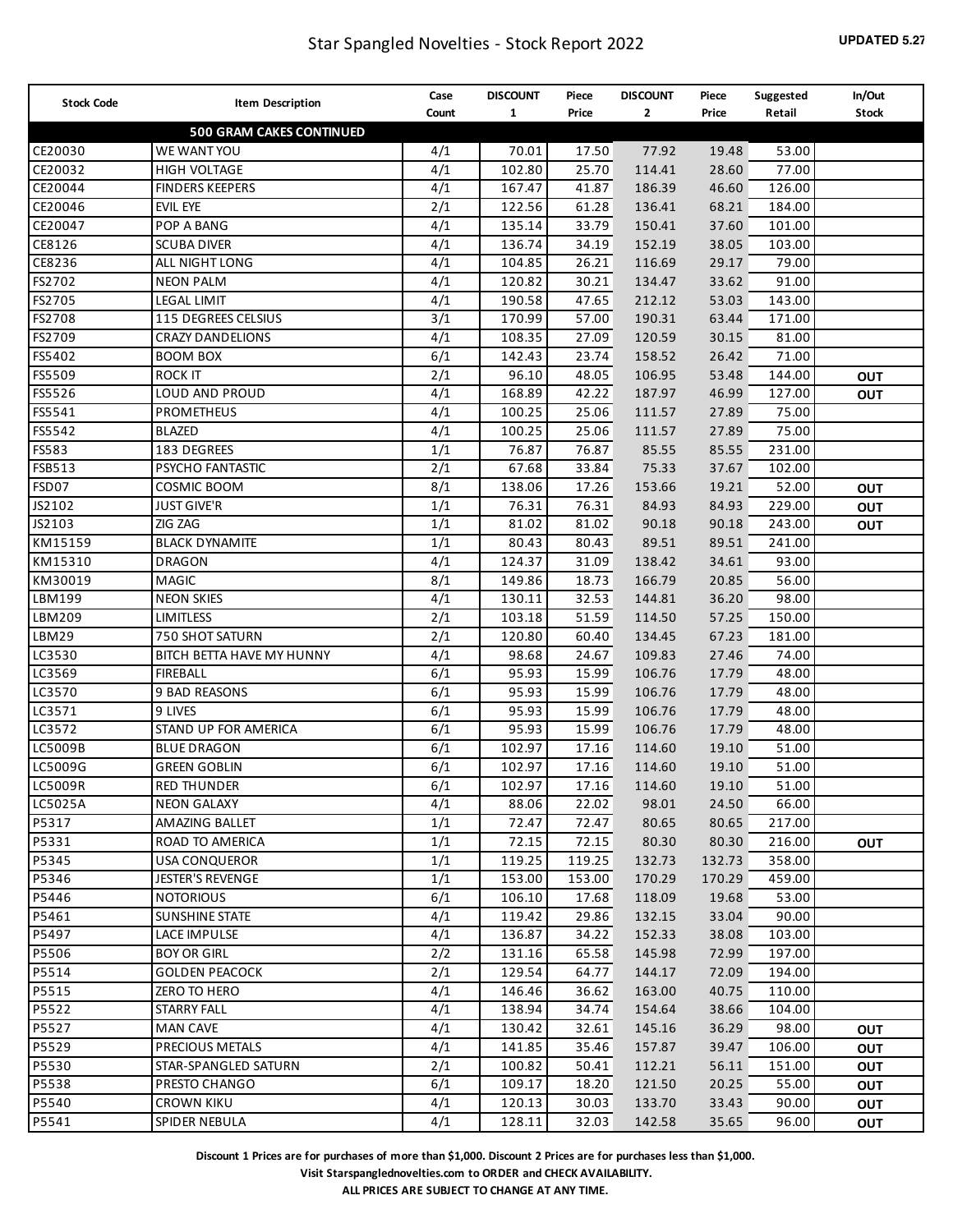| <b>Stock Code</b> |                                    | Case  | <b>DISCOUNT</b> | Piece  | <b>DISCOUNT</b> | Piece  | Suggested | In/Out     |
|-------------------|------------------------------------|-------|-----------------|--------|-----------------|--------|-----------|------------|
|                   | Item Description                   | Count | $\mathbf{1}$    | Price  | 2               | Price  | Retail    | Stock      |
|                   | <b>500 GRAM CAKES CONTINUED</b>    |       |                 |        |                 |        |           |            |
| P5542             | PYRO TSUNAMI                       | 4/1   | 120.36          | 30.09  | 133.96          | 33.49  | 90.00     | <b>OUT</b> |
| P5545             | TEMPLE OF GODS                     | 4/1   | 145.67          | 36.42  | 162.13          | 40.53  | 109.00    | <b>OUT</b> |
| P5547             | <b>RUSH HOUR</b>                   | 4/1   | 193.81          | 48.45  | 215.70          | 53.93  | 145.00    |            |
| P5549             | IPA 4-PACK                         | 1/4   | 124.02          | 124.02 | 138.03          | 138.03 | 372.00    |            |
| P5551             | <b>NEON ORANGE</b>                 | 4/1   | 112.54          | 28.14  | 125.26          | 31.32  | 84.00     |            |
| P5553             | <b>CHAOTIC INCIDENT</b>            | 2/1   | 127.19          | 63.60  | 141.56          | 70.78  | 191.00    |            |
| P5554             | PARTY LIKE IT'S 1776               | 2/1   | 150.48          | 75.24  | 167.48          | 83.74  | 226.00    |            |
| P5557             | CHROMA CHAMELEON PREMIUM           | 2/1   | 124.44          | 62.22  | 138.50          | 69.25  | 186.00    | <b>OUT</b> |
| P5561             | ALL GAS NO BRAKES                  | 4/1   | 138.11          | 34.53  | 152.78          | 38.20  | 105.00    |            |
| P5565             | FOR GOODNESS SNAKE!                | 2/1   | 147.45          | 73.73  | 164.11          | 82.06  | 221.00    |            |
| PS58060           | TANTRUM                            | 4/1   | 149.21          | 37.30  | 166.07          | 41.52  | 112.00    |            |
| PYK6163           | <b>BAT SHIT CRAZY</b>              | 4/1   | 144.91          | 36.23  | 161.28          | 40.32  | 109.00    |            |
| <b>PYK623</b>     | PYRO OVERDRIVE                     | 4/1   | 133.90          | 33.48  | 149.03          | 37.26  | 100.00    |            |
| <b>PYK625</b>     | <b>MAJOR RIOT</b>                  | 4/1   | 133.90          | 33.48  | 149.03          | 37.26  | 100.00    |            |
| <b>PYK633</b>     | THIRSTY THURSDAY                   | 4/1   | 133.25          | 33.31  | 148.31          | 37.08  | 100.00    |            |
| <b>PYK656</b>     | <b>SCATTERBRAIN</b>                | 4/1   | 139.16          | 34.79  | 154.89          | 38.72  | 104.00    | <b>OUT</b> |
| <b>PYK658</b>     | PARTY LIKE A ROCKSTAR              | 3/1   | 116.21          | 38.74  | 129.34          | 43.11  | 116.00    |            |
| <b>PYK670</b>     | <b>NICE RACK</b>                   | 3/1   | 129.20          | 43.07  | 143.80          | 47.93  | 129.00    | Ουτ        |
| RA1130C750        | SATURN MISSILE BATTERY 750S        | 4/1   | 165.03          | 41.26  | 183.67          | 45.92  | 124.00    |            |
| RA51206           | <b>SUCKER PUNCH</b>                | 1/1   | 90.77           | 90.77  | 101.02          | 101.02 | 272.00    | Ουτ        |
| RA52504           | <b>BIRDS OF PARADISE</b>           | 2/1   | 83.43           | 41.72  | 92.86           | 46.43  | 125.00    |            |
| RA52509           | <b>PASTEL SUNSET</b>               | 4/1   | 82.85           | 20.71  | 92.21           | 23.05  | 62.00     |            |
| RA530102          | WINGS OF DESIRE                    | 4/1   | 114.51          | 28.63  | 127.45          | 31.86  | 86.00     |            |
| RA53064           | <b>AMERICA FIRST</b>               | 4/1   | 120.18          | 30.05  | 133.76          | 33.44  | 90.00     |            |
| RA53066           | <b>FREEDOM RIDER</b>               | 2/1   | 112.67          | 56.34  | 125.40          | 62.70  | 169.00    |            |
| RA53071           | <b>REVOLUTION NOW</b>              | 4/1   | 127.04          | 31.76  | 141.39          | 35.35  | 95.00     |            |
| RA53081           | GO00000AL                          | 1/1   | 80.60           | 80.60  | 89.70           | 89.70  | 242.00    |            |
| RA53082           | PATRIOTIC WAVES                    | 4/1   | 135.54          | 33.89  | 150.85          | 37.71  | 102.00    | Ουτ        |
| RA53083           | <b>REDLINE</b>                     | 1/1   | 81.01           | 81.01  | 90.16           | 90.16  | 243.00    |            |
| RA53085           | <b>GOLD RUSH</b>                   | 4/1   | 123.76          | 30.94  | 137.74          | 34.44  | 93.00     |            |
| RA53601           | <b>IRON WOLF</b>                   | 4/1   | 105.69          | 26.42  | 117.63          | 29.41  | 79.00     | <b>OUT</b> |
| RA53611           | WHAT A SPLASH                      | 4/1   | 105.69          | 26.42  | 117.63          | 29.41  | 79.00     |            |
| RA53614           | NOW YOU SEE IT                     | 4/1   | 72.33           | 18.08  | 80.50           | 20.13  | 54.00     |            |
| RA53628           | <b>D.C NIGHTMARE</b>               | 4/1   | 93.12           | 23.28  | 103.64          | 25.91  | 70.00     |            |
| RA53629           | THE REAPER                         | 4/1   | 127.79          | 31.95  | 142.22          | 35.56  | 96.00     |            |
| RA53630           | WINE O'CLOCK                       | 4/1   | 165.92          | 41.48  | 184.67          | 46.17  | 124.00    | <b>OUT</b> |
| RA53631           | <b>WILLOW EXPLOSION</b>            | 4/1   | 122.56          | 30.64  | 136.40          | 34.10  | 92.00     | OUT        |
| RA53636           | FLASH BANG                         | 4/1   | 87.26           | 21.82  | 97.11           | 24.28  | 65.00     | OUT        |
| RA53638           | <b>LIGHTNING STRIKE</b>            | 4/1   | 123.57          | 30.89  | 137.53          | 34.38  | 93.00     |            |
| RA53646           | <b>SKY MAGNET</b>                  | 4/1   | 108.10          | 27.03  | 120.32          | 30.08  | 81.00     |            |
| RA53652           | SPECIAL OFFER                      | 4/1   | 100.65          | 25.16  | 112.02          | 28.01  | 75.00     | <b>OUT</b> |
| RA53801           | <b>BLACK ANGEL</b>                 | 4/1   | 105.69          | 26.42  | 117.63          | 29.41  | 79.00     | <b>OUT</b> |
| RA53814           | <b>HUGE WHITE STROBE</b>           | 4/1   | 111.29          | 27.82  | 123.87          | 30.97  | 83.00     |            |
| RA53817           | <b>HUGE RED &amp; WHITE STROBE</b> | 4/1   | 111.29          | 27.82  | 123.87          | 30.97  | 83.00     |            |
| RA54402           | <b>WILLOW COMBUSTION</b>           | 4/1   | 95.34           | 23.84  | 106.11          | 26.53  | 72.00     | Ουτ        |
| RA54505           | VOODOO                             | 4/1   | 127.94          | 31.99  | 142.40          | 35.60  | 96.00     |            |
| RA54508           | <b>EVIL TEMPTATION</b>             | 2/1   | 145.30          | 72.65  | 161.72          | 80.86  | 218.00    | Ουτ        |
|                   | <b>ARTILLERY</b>                   |       |                 |        |                 |        |           |            |
| 00086             | <b>FESTIVAL BALL</b>               | 15/6  | 86.35           | 5.76   | 96.11           | 6.41   | 17.00     |            |
| BC6329            | <b>DIABLO</b>                      | 4/24  | 197.89          | 49.47  | 220.25          | 55.06  | 148.00    |            |
| BC6438            | THE PATRIOT 6"                     | 3/24  | 203.83          | 67.94  | 226.86          | 75.62  | 204.00    |            |
| BC6441            | MAGNUM ARTILLERY                   | 12/12 | 185.02          | 15.42  | 205.93          | 17.16  | 46.00     | OUT        |
| BC6442            | STAR SPANGLED CANNON               | 12/12 | 238.90          | 19.91  | 265.90          | 22.16  | 60.00     | <b>OUT</b> |
|                   |                                    |       |                 |        |                 |        |           |            |

**Visit Starspanglednovelties.com to ORDER and CHECK AVAILABILITY.**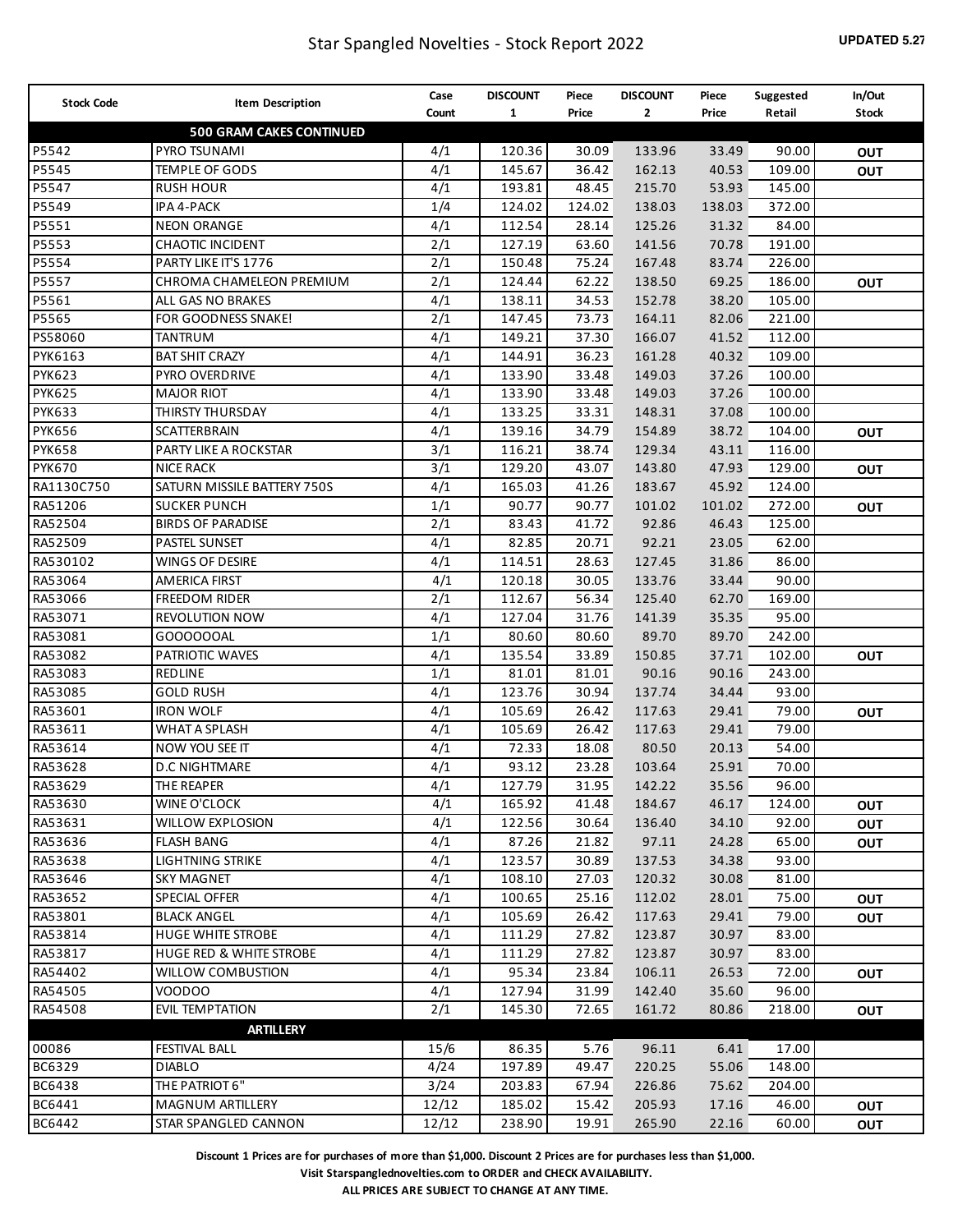| <b>Stock Code</b> | Item Description                        | Case  | <b>DISCOUNT</b> | Piece  | <b>DISCOUNT</b> | Piece  | Suggested | In/Out       |
|-------------------|-----------------------------------------|-------|-----------------|--------|-----------------|--------|-----------|--------------|
|                   |                                         | Count | $\mathbf{1}$    | Price  | 2               | Price  | Retail    | <b>Stock</b> |
|                   | <b>ARTILLERY CONTINUED</b>              |       |                 |        |                 |        |           |              |
| BC6445            | <b>NEON DIABLO 5"</b>                   | 12/6  | 187.58          | 15.63  | 208.78          | 17.40  | 47.00     | <b>OUT</b>   |
| BP2442            | UP. ROAR                                | 12/6  | 175.20          | 14.60  | 194.99          | 16.25  | 44.00     | <b>OUT</b>   |
| BP2690            | <b>RUCKUS</b>                           | 12/12 | 192.01          | 16.00  | 213.70          | 17.81  | 48.00     | <b>OUT</b>   |
| BP2691            | HOMELAND FAVORITES                      | 12/12 | 190.92          | 15.91  | 212.49          | 17.71  | 48.00     | <b>OUT</b>   |
| BP2919            | <b>AMERICAN CHIEF</b>                   | 12/12 | 149.81          | 12.48  | 166.73          | 13.89  | 37.00     | OUT          |
| <b>BPA036</b>     | <b>SMOKE N MIRRORS</b>                  | 4/3/6 | 167.60          | 41.90  | 186.54          | 46.64  | 126.00    | OUT          |
| <b>BPA091</b>     | <b>BRAVE NEW WORLD</b>                  | 4/4/6 | 205.35          | 51.34  | 228.55          | 57.14  | 154.00    | OUT          |
| <b>BPA099</b>     | LIGHT ENTERTAINMENT                     | 4/4/6 | 220.23          | 55.06  | 245.12          | 61.28  | 165.00    | OUT          |
| <b>BPA109</b>     | MAELSTROM 6"                            | 3/4/6 | 191.19          | 63.73  | 212.79          | 70.93  | 191.00    | OUT          |
| F6003             | T-800 5"                                | 4/24  | 238.77          | 59.69  | 265.75          | 66.44  | 179.00    | <b>OUT</b>   |
| F6005             | DUEL EXHAUST 6"                         | 6/12  | 205.82          | 34.30  | 229.08          | 38.18  | 103.00    | <b>OUT</b>   |
| F6017             | KOTO COLLECTION 5" & 6"                 | 3/24  | 176.25          | 58.75  | 196.17          | 65.39  | 176.00    |              |
| F6021             | <b>BLACK MAMBA</b>                      | 4/24  | 184.61          | 46.15  | 205.47          | 51.37  | 138.00    |              |
| FS009             | MEGA 5" SHELL                           | 4/4/6 | 229.80          | 57.45  | 255.77          | 63.94  | 172.00    |              |
| FS009-12          | MEGA 5" SHELL                           | 8/12  | 241.30          | 30.16  | 268.56          | 33.57  | 90.00     |              |
| FS009-6           | MEGA 5" SHELL                           | 16/6  | 246.56          | 15.41  | 274.42          | 17.15  | 46.00     | <b>OUT</b>   |
| <b>FS18</b>       | <b>GIGA SHELL</b>                       | 4/4/6 | 233.40          | 58.35  | 259.77          | 64.94  | 175.00    | <b>OUT</b>   |
| JP935             | <b>ZOMBIE BLASTER</b>                   | 12/12 | 198.12          | 16.51  | 220.51          | 18.38  | 50.00     |              |
| LS515B            | <b>ARTILLERY SHELL</b>                  | 12/6  | 82.25           | 6.85   | 91.54           | 7.63   | 21.00     |              |
| P00086            | <b>FESTIVAL BALL</b>                    | 15/6  | 85.10           | 5.67   | 94.72           | 6.31   | 17.00     |              |
| P8029A            | ECHO IN THE EAR - 5 INCH                | 12/6  | 191.05          | 15.92  | 212.64          | 17.72  | 48.00     |              |
| P8031             | <b>G-FORCE</b>                          | 4/4/6 | 224.66          | 56.17  | 250.05          | 62.51  | 168.00    |              |
| P8042             | <b>NEON BRAWN</b>                       | 12/12 | 218.66          | 18.22  | 243.37          | 20.28  | 55.00     | <b>OUT</b>   |
| P8043             | <b>NEON BEEF</b>                        | 4/4/6 | 254.14          | 63.54  | 282.86          | 70.72  | 191.00    |              |
| P8044             | <b>DOUBLE DRAGON</b>                    | 12/6  | 224.93          | 18.74  | 250.34          | 20.86  | 56.00     |              |
| P8046             | <b>RAINFIRE CANISTERS</b>               | 12/6  | 193.25          | 16.10  | 215.09          | 17.92  | 48.00     |              |
| <b>PRP405</b>     | <b>HOT SHOT SHELLS</b>                  | 12/12 | 177.74          | 14.81  | 197.82          | 16.49  | 44.00     | <b>OUT</b>   |
| PV300             | <b>ARTILLERY SHELLS</b>                 | 15/12 | 160.58          | 10.71  | 178.73          | 11.92  | 32.00     |              |
| PV310             | <b>SHOTGUN SHELLS</b>                   | 12/12 | 159.47          | 13.29  | 177.49          | 14.79  | 40.00     | <b>OUT</b>   |
| <b>PW515B</b>     | <b>ARTILLERY SHELL</b>                  | 12/6  | 83.20           | 6.93   | 92.60           | 7.72   | 21.00     |              |
| <b>PW518A</b>     | <b>CRACKLING ARTILLERY SHELL</b>        | 12/6  | 83.20           | 6.93   | 92.60           | 7.72   | 21.00     |              |
| PW520             | <b>WHISTLING BUSTER</b>                 | 12/6  | 85.10           | 7.09   | 94.72           | 7.89   | 21.00     |              |
| <b>PYK735</b>     | <b>POWER SHELLS</b>                     | 4/4/6 | 216.69          | 54.17  | 241.18          | 60.29  | 163.00    | <b>OUT</b>   |
| <b>PYK737</b>     | <b>SLAMMER SHELLS</b>                   | 4/24  | 218.46          | 54.62  | 243.15          | 60.79  | 164.00    |              |
| RA10601           | 4" MOVING TARGET                        | 12/6  | 152.95          | 12.75  | 170.23          | 14.19  | 38.00     |              |
| RA12401           | NEON SKIES                              | 4/24  | 201.16          | 50.29  | 223.89          | 55.97  | 151.00    |              |
| RA30601           | 5" SUPERNOVA                            | 12/6  | 190.99          | 15.92  | 212.57          | 17.71  | 48.00     |              |
| RA30603           | NISHIKI BLAST 5"                        | 12/6  | 200.32          | 16.69  | 222.95          | 18.58  | 50.00     |              |
| RA32401           | 5 INCH CANISTER SHELLS                  | 4/24  | 232.46          | 58.12  | 258.73          | 64.68  | 174.00    |              |
| RA32404           | HOLY NISHIKI 5"                         | 4/24  | 244.52          | 61.13  | 272.15          | 68.04  | 183.00    | <b>OUT</b>   |
| RA32405           | LET FREEDOM RING 5"                     | 4/24  | 232.46          | 58.12  | 258.73          | 64.68  | 174.00    |              |
| RA32406           | <b>GHOSTACULAR 5"</b>                   | 3/24  | 188.00          | 62.67  | 209.24          | 69.75  | 188.00    | <b>OUT</b>   |
| RA40001           | <b>COLOR &amp; BOOM ASSORTED SHELLS</b> | 1/1   | 179.37          | 179.37 | 199.63          | 199.63 | 538.00    |              |
| RA61201           | DOUBLE THUMP - DOUBLE BREAK 6"          | 6/12  | 237.00          | 39.50  | 263.78          | 43.96  | 119.00    |              |
| RA62401           | 6" KING DRAGON                          | 3/24  | 193.32          | 64.44  | 215.17          | 71.72  | 193.00    |              |
| RA71201           | <b>FUTURAMA</b>                         | 12/12 | 184.84          | 15.40  | 205.73          | 17.14  | 46.00     |              |
| SW0008            |                                         |       |                 | 5.84   | 97.50           | 6.50   | 18.00     | <b>OUT</b>   |
|                   | FESTIVAL BALLS                          | 15/6  | 87.60           |        |                 |        |           |              |
| SW834             | <b>HOMETOWN HERO</b>                    | 4/36  | 272.12          | 68.03  | 302.86          | 75.72  | 204.00    |              |
| WHNS03            | #300 SINGLE SHOT TUBES                  | 24/1  | 161.63          | 6.73   | 179.89          | 7.50   | 20.00     |              |
| ZFOO9             | MAGMA                                   | 4/24  | 229.80          | 57.45  | 255.77          | 63.94  | 172.00    | <b>OUT</b>   |
| ZF010             | <b>GIANT NEON</b>                       | 4/24  | 233.39          | 58.35  | 259.76          | 64.94  | 175.00    | <b>OUT</b>   |

**Discount 1 Prices are for purchases of more than \$1,000. Discount 2 Prices are for purchases less than \$1,000. Visit Starspanglednovelties.com to ORDER and CHECK AVAILABILITY. ALL PRICES ARE SUBJECT TO CHANGE AT ANY TIME.**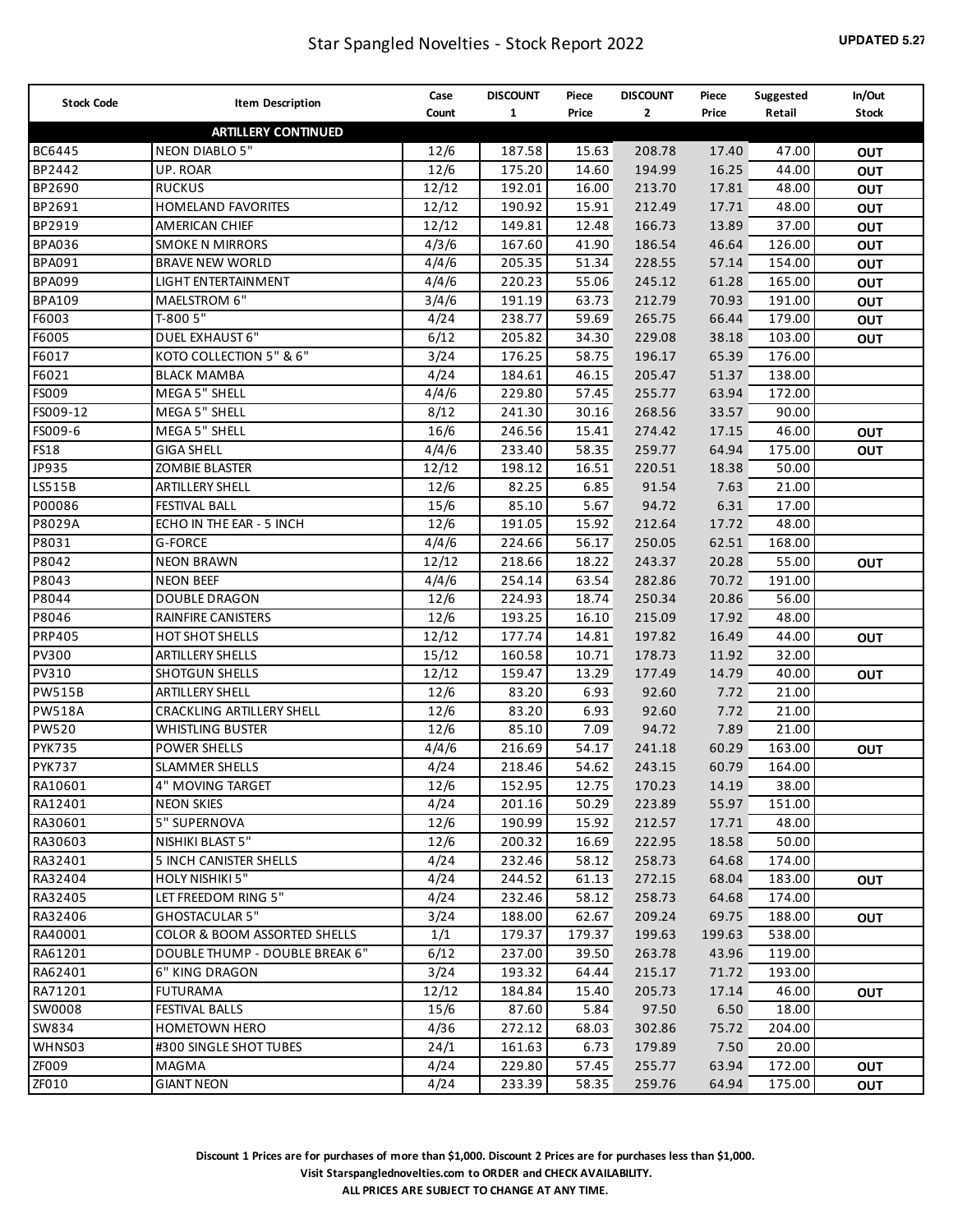| <b>Stock Code</b> |                                | Case  | <b>DISCOUNT</b> | Piece  | <b>DISCOUNT</b> | Piece  | Suggested | In/Out       |
|-------------------|--------------------------------|-------|-----------------|--------|-----------------|--------|-----------|--------------|
|                   | Item Description               | Count | $\mathbf{1}$    | Price  | 2               | Price  | Retail    | <b>Stock</b> |
|                   | <b>ASSORTMENTS</b>             |       |                 |        |                 |        |           |              |
| ATAS07            | PYRO BUCKET S&S                | 8/1   | 138.76          | 17.35  | 154.44          | 19.30  | 52.00     | <b>OUT</b>   |
| ATBBDIAM          | #6 DIAMOND ASSORTMENT          | 4/1   | 228.00          | 57.00  | 253.76          | 63.44  | 171.00    |              |
| ATBBPP6           | PARTY PACK #6                  | 4/1   | 254.94          | 63.74  | 283.75          | 70.94  | 191.00    | <b>OUT</b>   |
| ATBBPP6S          | PARTY PACK #6 S&S              | 4/1   | 227.04          | 56.76  | 252.70          | 63.17  | 170.00    | <b>OUT</b>   |
| ATBC0006          | <b>BUCKET O' FUN S&amp;S</b>   | 24/1  | 255.20          | 10.63  | 284.04          | 11.83  | 32.00     | <b>OUT</b>   |
| ATBC032           | <b>EXCELLENT BAG</b>           | 6/1   | 111.85          | 18.64  | 124.49          | 20.75  | 56.00     | <b>OUT</b>   |
| ATBC08912         | JR PYRO BACKPACK S&S           | 12/1  | 136.39          | 11.37  | 151.80          | 12.65  | 34.00     | <b>OUT</b>   |
| <b>ATBCBST</b>    | THE BEAST                      | 1/1   | 234.59          | 234.59 | 261.10          | 261.10 | 704.00    | <b>OUT</b>   |
| <b>ATBCITY</b>    | <b>BIG CITY DISPLAY</b>        | 3/1   | 287.28          | 95.76  | 319.74          | 106.58 | 287.00    | <b>OUT</b>   |
| ATEPP4S           | PARTY PACK #4 S&S              | 6/1   | 184.39          | 30.73  | 205.23          | 34.20  | 92.00     | <b>OUT</b>   |
| ATGKCEL           | <b>CELEBRATE AMERICA #5</b>    | 4/1   | 243.77          | 60.94  | 271.32          | 67.83  | 183.00    |              |
| ATGKPP5           | PARTY PACK #5                  | 4/1   | 272.23          | 68.06  | 302.99          | 75.75  | 204.00    | <b>OUT</b>   |
| ATGKPP5S          | PARTY PACK #5 S&S              | 4/1   | 200.31          | 50.08  | 222.95          | 55.74  | 150.00    | <b>OUT</b>   |
| ATGOD             | THE GODFATHER                  | 1/1   | 417.80          | 417.80 | 465.01          | 465.01 | 1253.00   |              |
| ATJPSS12          | <b>JUNIOR PYRO S&amp;S</b>     | 12/1  | 198.20          | 16.52  | 220.60          | 18.38  | 50.00     | <b>OUT</b>   |
| <b>ATKING</b>     | KING OF THE BLOCK              | 1/1   | 303.67          | 303.67 | 337.98          | 337.98 | 911.00    |              |
| ATKP1             | <b>KIDS PACK S&amp;S</b>       | 24/1  | 160.37          | 6.68   | 178.49          | 7.44   | 20.00     | <b>OUT</b>   |
| ATLG3BOX          | PARTY PACK #3                  | 6/1   | 177.06          | 29.51  | 197.07          | 32.84  | 89.00     |              |
| ATPP12            | PYRO PACK DISPLAY              | 12/1  | 191.48          | 15.96  | 213.12          | 17.76  | 48.00     | OUT          |
| <b>BC032</b>      | <b>EXCELLENT BAG</b>           | 6/1   | 111.85          | 18.64  | 124.49          | 20.75  | 56.00     | <b>OUT</b>   |
| <b>BPA046</b>     | <b>BROTHERS CONTAINER LOAD</b> | 1/1   | 385.30          | 385.30 | 428.84          | 428.84 | 1156.00   | <b>OUT</b>   |
| <b>BPA088</b>     | THE MAX                        | 1/1   | 479.93          | 479.93 | 534.16          | 534.16 | 1440.00   | <b>OUT</b>   |
| KM404             | STARS AND STRIPES              | 6/1   | 222.82          | 37.14  | 248.00          | 41.33  | 111.00    |              |
| P0017             | <b>FLYING SPACE</b>            | 6/1   | 181.46          | 30.24  | 201.96          | 33.66  | 91.00     |              |
| P0026A            | <b>CONTAINER LOAD RED</b>      | 1/12  | 93.87           | 93.87  | 104.47          | 104.47 | 282.00    |              |
| P0027A            | <b>CONTAINER LOAD BLUE</b>     | 1/4   | 124.33          | 124.33 | 138.38          | 138.38 | 373.00    | <b>OUT</b>   |
| P0039             | <b>CEO OF ASSORTMENTS</b>      | 1/1   | 528.39          | 528.39 | 588.09          | 588.09 | 1585.00   |              |
| FS5555            | Z-PACK #1 - 500 GRAM CAKES     | 1/3   | 123.36          | 123.36 | 137.29          | 137.29 | 370.00    |              |
| FS2700            | Z-PACK #2 - 500 GRAM CAKES     | 1/4   | 80.60           | 80.60  | 89.70           | 89.70  | 242.00    | <b>OUT</b>   |
| ZF2003            | Z-PACK #3 - MULTISHOTS         | 1/12  | 99.76           | 99.76  | 111.03          | 111.03 | 299.00    |              |
| ZF2004            | Z-PACK #4 - FOUNTAINS          | 1/15  | 69.40           | 69.40  | 77.24           | 77.24  | 208.00    | <b>OUT</b>   |
| ZF2005            | Z-PACK #5 - MULTISHOTS         | 1/12  | 115.96          | 115.96 | 129.06          | 129.06 | 348.00    | <b>OUT</b>   |
| ZF2006            | Z-PACK #6 - 500 GRAM CAKES     | 1/6   | 97.91           | 97.91  | 108.97          | 108.97 | 294.00    |              |
| ZF2007            | Z-PACK #7 - 500 GRAM CAKES     | 1/4   | 85.43           | 85.43  | 95.08           | 95.08  | 256.00    | OUT          |
| ZF2011            | Z-PACK #11 - 500 GRAM CAKES    | 1/4   | 112.38          | 112.38 | 125.07          | 125.07 | 337.00    | <b>OUT</b>   |
| ZF2012            | Z-PACK #12 - 500 GRAM CAKES    | 1/6   | 112.62          | 112.62 | 125.35          | 125.35 | 338.00    |              |
| ZF2013            | Z-PACK #13 - FOUNTAINS         | 1/12  | 73.43           | 73.43  | 81.72           | 81.72  | 220.00    | <b>OUT</b>   |
| ZF2014            | Z-PACK #14 - RACKS             | 1/2   | 144.36          | 144.36 | 160.67          | 160.67 | 433.00    | OUT          |
| ZF2015            | Z PACK #15 - 500 GRAM CAKES    | 1/4   | 112.09          | 112.09 | 124.76          | 124.76 | 336.00    | OUT          |
| ZF2016            | Z-PACK #16 - MULTISHOTS        | 1/12  | 133.09          | 133.09 | 148.12          | 148.12 | 399.00    |              |
|                   | <b>CANDLES</b>                 |       |                 |        |                 |        |           |              |
| <b>BC504</b>      | <b>HANDFUL ROMAN CANDLE</b>    | 36/5  | 114.28          | 3.17   | 127.19          | 3.53   | 10.00     | <b>OUT</b>   |
| <b>BC505</b>      | <b>GATLIN PACK</b>             | 8/8   | 101.71          | 12.71  | 113.20          | 14.15  | 38.00     | <b>OUT</b>   |
| BP3094            | <b>PYROPAINT BALLS</b>         | 21/10 | 122.80          | 5.85   | 136.67          | 6.51   | 18.00     | <b>OUT</b>   |
| CE122RC           | <b>SKY THUNDER</b>             | 24/4  | 92.77           | 3.87   | 103.25          | 4.30   | 12.00     |              |
| KM1854            | BALLS OF FIRE 210 SHOTS        | 12/1  | 83.90           | 6.99   | 93.38           | 7.78   | 21.00     |              |
| KM1860            | ROMAN CANDLE ASSORTED POLY BAG | 18/8  | 80.53           | 4.47   | 89.63           | 4.98   | 13.00     |              |
| KM1862            | 5 BALL CANDLES                 | 24/4  | 114.09          | 4.75   | 126.98          | 5.29   | 14.00     |              |
| P0018             | ROMAN CANDLE POLY PACK         | 10/1  | 122.63          | 12.26  | 136.48          | 13.65  | 37.00     |              |
| P4014A            | <b>HEAVY SPLASH</b>            | 36/4  | 92.91           | 2.58   | 103.40          | 2.87   | 8.00      |              |
| P4016             | <b>DRAGON TAILS</b>            | 30/5  | 134.73          | 4.49   | 149.95          | 5.00   | 13.00     | <b>OUT</b>   |
| P4017             | THUNDER MANIA                  | 24/4  | 89.83           | 3.74   | 99.98           | 4.17   | 11.00     |              |
| P4027             | <b>CYCLONE 7</b>               | 18/4  | 121.30          | 6.74   | 132.96          | 7.39   | 20.00     |              |
|                   |                                |       |                 |        |                 |        |           |              |

**Visit Starspanglednovelties.com to ORDER and CHECK AVAILABILITY.**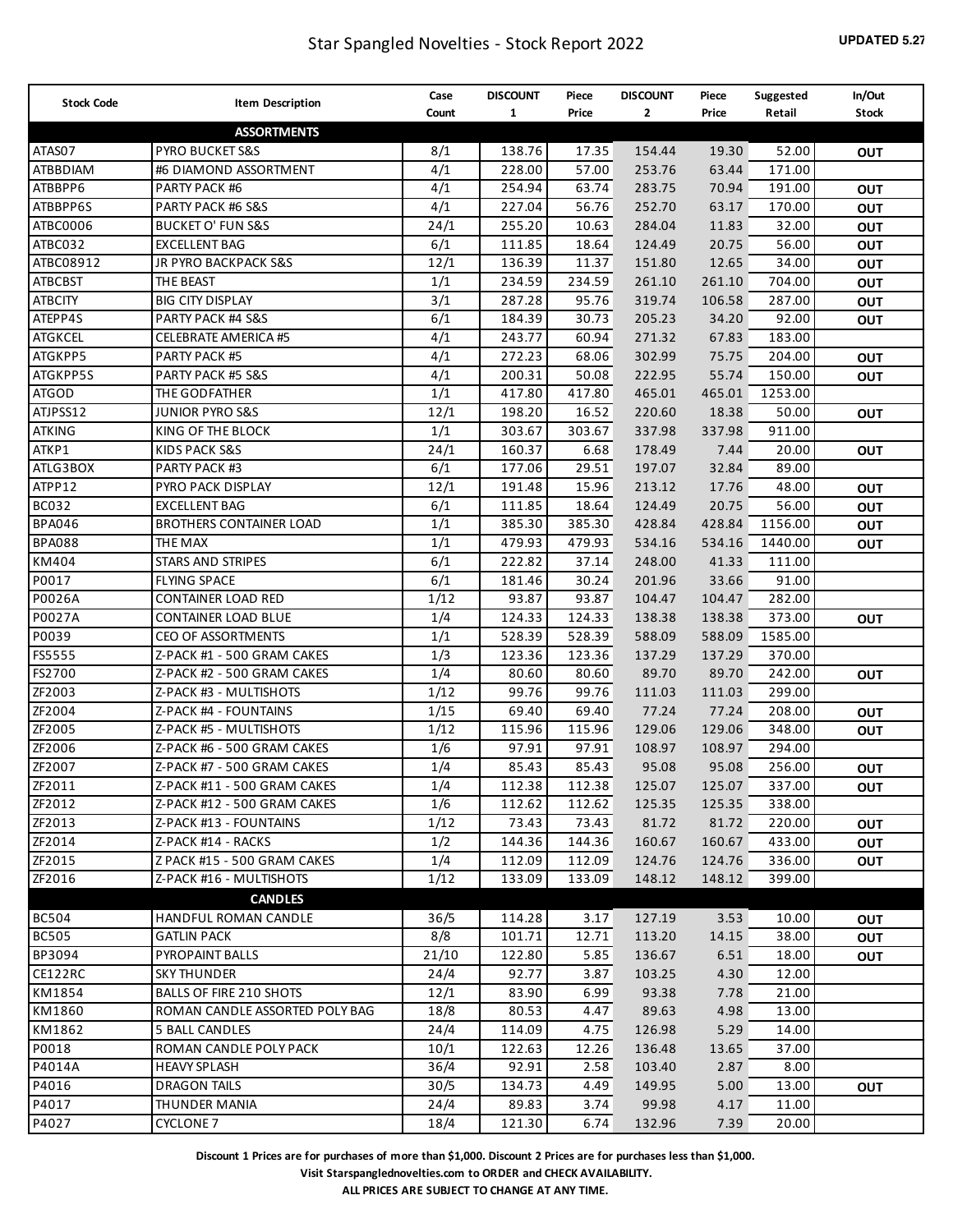| <b>Stock Code</b> | Item Description                | Case     | <b>DISCOUNT</b> | Piece | <b>DISCOUNT</b> | Piece  | Suggested | In/Out       |
|-------------------|---------------------------------|----------|-----------------|-------|-----------------|--------|-----------|--------------|
|                   |                                 | Count    | 1               | Price | $\mathbf{2}$    | Price  | Retail    | <b>Stock</b> |
|                   | <b>CANDLES CONTINUED</b>        |          |                 |       |                 |        |           |              |
| <b>PYK405</b>     | <b>HOT &amp; WILD</b>           | 24/4     | 105.35          | 4.39  | 117.25          | 4.89   | 13.00     |              |
| <b>PYK409</b>     | abSALUTE UNIT                   | 24/6     | 83.71           | 3.49  | 93.17           | 3.88   | 10.00     | OUT          |
| <b>SMC140</b>     | CYBER CANDLE 140 SHOT           | 12/1     | 84.79           | 7.07  | 94.37           | 7.86   | 21.00     |              |
| <b>SMC142</b>     | <b>DOODLE NEON CANDLE</b>       | 12/1     | 79.48           | 6.62  | 88.46           | 7.37   | 20.00     |              |
| SRC611            | BIG AMERICAN CANDLE ASSORTMENT  | 10/6     | 101.36          | 10.14 | 112.81          | 11.28  | 30.00     |              |
| SRC6515           | MAGICAL ROMAN CANDLE 10 BALL    | 24/6     | 47.20           | 1.97  | 52.53           | 2.19   | 6.00      |              |
| T6515             | <b>ROMAN CANDLE 10 BALL</b>     | 24/6     | 47.20           | 1.97  | 52.53           | 2.19   | 6.00      |              |
| <b>WP503</b>      | <b>BOOM BOMB 10 BALL CANDLE</b> | 24/6     | 84.59           | 3.52  | 94.15           | 3.92   | 11.00     | OUT          |
|                   | <b>FIRECRACKERS</b>             |          |                 |       |                 |        |           |              |
| BC101-1/16000     | <b>FIRECRACKERS ROLL</b>        | 1/16000  | 98.48           | 98.48 | 109.61          | 109.61 | 295.00    |              |
| BC101-12/80/16    | <b>FLASHLIGHT FIRECRACKERS</b>  | 12/80/16 | 103.63          | 8.64  | 115.34          | 9.61   | 26.00     | <b>OUT</b>   |
| BC101-24/40/16    | <b>FLASHLIGHT FIRECRACKERS</b>  | 24/40/16 | 105.73          | 4.41  | 117.68          | 4.90   | 13.00     | OUT          |
| BC101-8/10/200    | <b>FIRECRACKERS</b>             | 8/10/200 | 94.37           | 11.80 | 105.03          | 13.13  | 35.00     | OUT          |
| BC101-8/20/100    | <b>FIRECRACKERS</b>             | 8/20/100 | 95.64           | 11.96 | 106.45          | 13.31  | 36.00     | OUT          |
| <b>BC105</b>      | LITTLE DYNAMITE                 | 100/100  | 74.04           | 0.74  | 82.40           | 0.82   | 2.00      | <b>OUT</b>   |
| <b>BC114</b>      | BC RED/SILVER SALUTE ASSORTED   | 40/36    | 84.05           | 2.10  | 93.54           | 2.34   | 6.00      | <b>OUT</b>   |
| <b>BC118</b>      | <b>CRACKER BOMB</b>             | 48/3     | 91.51           | 1.91  | 101.85          | 2.12   | 6.00      |              |
| 10000202          | M-5000 SALUTE CRACKER           | 40/36    | 63.99           | 1.60  | 71.22           | 1.78   | 5.00      |              |
|                   | <b>FOUNTAINS</b>                |          |                 |       |                 |        |           |              |
| BC2014-2          | <b>CUCKOO/KILLER BEE</b>        | 24/4     | 86.28           | 3.60  | 96.03           | 4.00   | 11.00     | OUT          |
| BC2045            | <b>ASSORTED 9" FTNS</b>         | 18/4     | 141.39          | 7.86  | 157.36          | 8.74   | 24.00     | OUT          |
| BC2100            | THE GREAT BARRIER REEF          | 8/4      | 114.42          | 14.30 | 127.34          | 15.92  | 43.00     | OUT          |
| BC2174            | <b>FOUNTASTIC</b>               | 40/1     | 88.24           | 2.21  | 98.21           | 2.46   | 7.00      | OUT          |
| BC2202            | GAMMA                           | 36/1     | 68.38           | 1.90  | 76.11           | 2.11   | 6.00      | OUT          |
| BC2203            | <b>QUIET</b>                    | 24/1     | 87.32           | 3.64  | 97.19           | 4.05   | 11.00     |              |
| BC2206            | <b>NEON LIGHTS</b>              | 6/1      | 96.31           | 16.05 | 107.19          | 17.87  | 48.00     | OUT          |
| BC2207            | <b>TROPICAL THUNDER</b>         | 6/1      | 88.99           | 14.83 | 99.04           | 16.51  | 44.00     | OUT          |
| BC2216            | 100 FOOT FOUNTAIN               | 12/1     | 88.30           | 7.36  | 98.28           | 8.19   | 22.00     | OUT          |
| BC2225            | <b>FISH CRAZY</b>               | 24/1     | 114.86          | 4.79  | 127.84          | 5.33   | 14.00     | OUT          |
| BC2227            | <b>BUG ZAPPER</b>               | 14/1     | 117.45          | 8.39  | 130.72          | 9.34   | 25.00     | OUT          |
| BC2231            | <b>NEON DRAGON</b>              | 12/1     | 78.30           | 6.53  | 87.15           | 7.26   | 20.00     | OUT          |
| BC2234            | <b>NEIGHBOR HATER</b>           | 24/1     | 54.44           | 2.27  | 60.59           | 2.52   | 7.00      | OUT          |
| BC2235            | <b>SUMMER RAIN</b>              | 16/1     | 108.87          | 6.80  | 121.17          | 7.57   | 20.00     | OUT          |
| BC2236            | <b>WILD CARD</b>                | 4/1      | 98.66           | 24.67 | 109.80          | 27.45  | 74.00     | OUT          |
| BC2239            | MEDUSA                          | 16/1     | 93.92           | 5.87  | 104.53          | 6.53   | 18.00     | <b>OUT</b>   |
| BP4264            | PURE FANTASY                    | 36/1     | 124.21          | 3.45  | 138.25          | 3.84   | 10.00     | <b>OUT</b>   |
| BP4281            | FLUTTER BY                      | 12/1     | 97.46           | 8.12  | 108.47          | 9.04   | 24.00     | OUT          |
| BP4283            | <b>GINGERBREAD MAN</b>          | 8/1      | 76.24           | 9.53  | 84.85           | 10.61  | 29.00     | OUT          |
| BP4290            | LITTLE JOHN                     | 12/1     | 88.75           | 7.40  | 98.78           | 8.23   | 22.00     |              |
| BP4315            | <b>FAIRIES IN A JAR</b>         | 24/1     | 80.37           | 3.35  | 89.45           | 3.73   | 10.00     | OUT          |
| BP4320            | SLIVER OF SILVER                | 36/8     | 83.06           | 2.31  | 92.45           | 2.57   | 7.00      |              |
| BP4323            | <b>TOTALLY CIRCUS</b>           | 36/1     | 79.28           | 2.20  | 88.24           | 2.45   | 7.00      | OUT          |
| BP4334            | HUMDINGER                       | 18/1     | 103.19          | 5.73  | 114.84          | 6.38   | 17.00     | OUT          |
| <b>BPA095</b>     | <b>NEON NIGHTS</b>              | 6/5      | 90.37           | 3.01  | 100.58          | 3.35   | 9.00      | OUT          |
| 1403009           | <b>KODIAK KILLER</b>            | 6/1      | 119.38          | 19.90 | 132.86          | 22.14  | 60.00     |              |
| CE11731           | AMAZING                         | 4/1      | 105.81          | 26.45 | 117.76          | 29.44  | 79.00     | OUT          |
| CE11821           | PREPARE FOR TAKEOFF             | 36/1     | 81.91           | 2.28  | 91.17           | 2.53   | 7.00      |              |
| CE20004           | 1776                            | 6/1      | 114.96          | 19.16 | 127.95          | 21.33  | 57.00     |              |
| CE708             | NIGHT OWL FOUNTAIN              | 40/1     | 65.71           | 1.64  | 73.14           | 1.83   | 5.00      |              |
| CE709             | <b>BULL WHIP FOUNTAIN</b>       | 40/1     | 65.71           | 1.64  | 73.14           | 1.83   | 5.00      |              |
| CE710             | ARMADILLO FOUNTAIN              | 40/1     | 65.71           | 1.64  | 73.14           | 1.83   | 5.00      |              |
| CE712             | <b>HIGH BALL FOUNTAIN</b>       | 12/1     | 83.81           | 6.98  | 93.28           | 7.77   | 21.00     |              |
| CE718             | SHIP WRECKED FOUNTAIN           | 12/6     | 59.05           | 4.92  | 65.72           | 5.48   | 15.00     |              |

**Visit Starspanglednovelties.com to ORDER and CHECK AVAILABILITY.**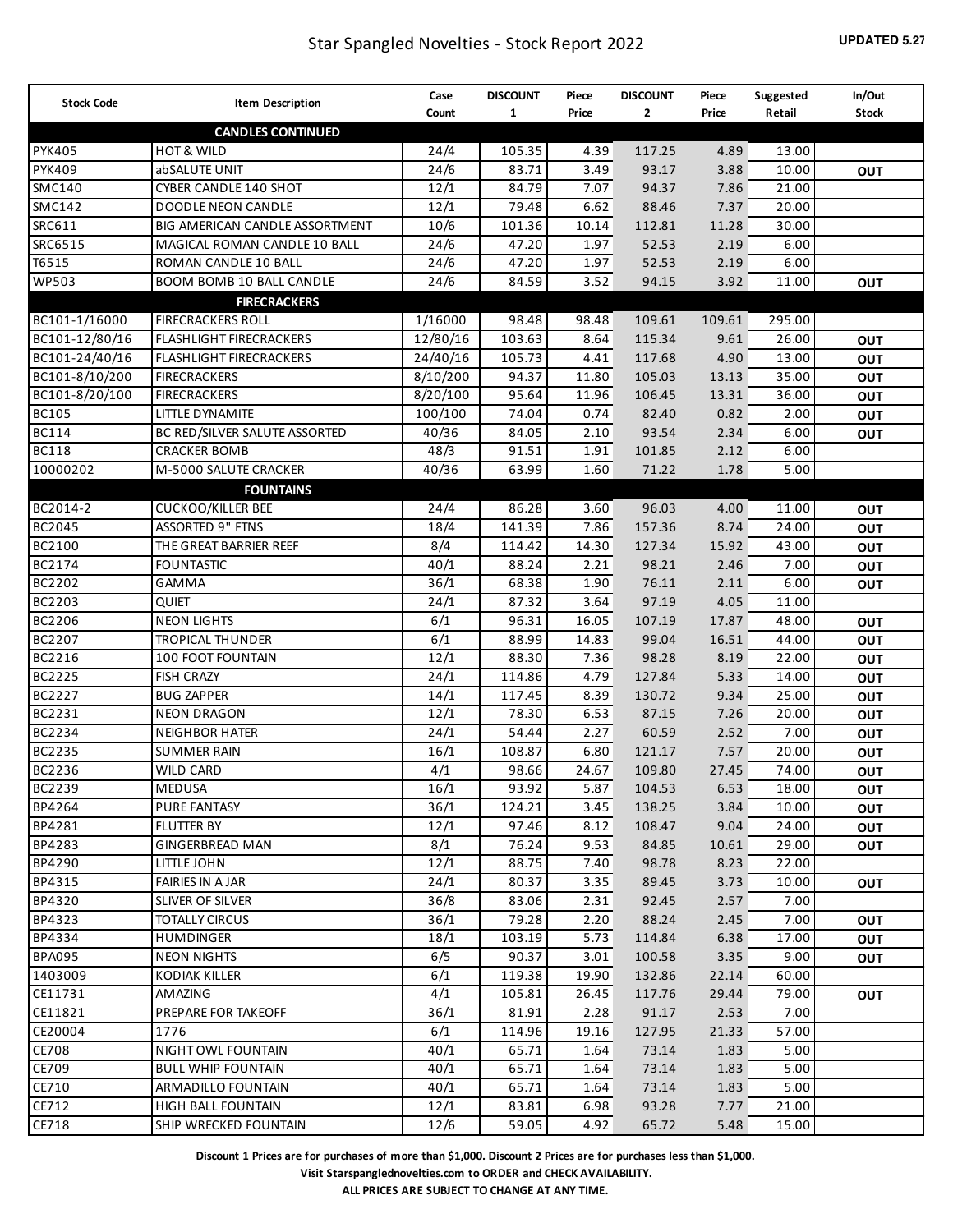| <b>Stock Code</b> | <b>Item Description</b>                                 | Case        | <b>DISCOUNT</b> | Piece         | <b>DISCOUNT</b> | Piece         | Suggested      | In/Out       |
|-------------------|---------------------------------------------------------|-------------|-----------------|---------------|-----------------|---------------|----------------|--------------|
|                   |                                                         | Count       | $\mathbf{1}$    | Price         | 2               | Price         | Retail         | <b>Stock</b> |
|                   | <b>FOUNTAINS CONTINUED</b>                              |             |                 |               |                 |               |                |              |
| <b>FH31</b>       | <b>SWORD FOUNTAIN</b>                                   | 60/1        | 151.54          | 2.53          | 168.66          | 2.81          | 8.00           |              |
| 1003325           | <b>NIGHT SABER</b>                                      | 60/1        | 156.73          | 2.61          | 174.43          | 2.91          | 8.00           |              |
| 1003550           | <b>SKULL FOUNTAIN</b>                                   | 12/1        | 97.15           | 8.10          | 108.13          | 9.01          | 24.00          |              |
| KM11302           | FRISKY STAR BURST FOUNTIAIN                             | 36/1        | 74.32           | 2.06          | 82.72           | 2.30          | 6.00           |              |
| KM11363           | <b>BEHEMOTH</b>                                         | 9/1         | 147.50          | 16.39         | 164.17          | 18.24         | 49.00          |              |
| KM11365           | MESMERIZE                                               | 24/1        | 108.02          | 4.50          | 120.22          | 5.01          | 14.00          | <b>OUT</b>   |
| KM11379           | <b>WORLDS STRONGEST FOUNTAIN</b>                        | 18/1        | 148.61          | 8.26          | 165.40          | 9.19          | 25.00          |              |
| LG2108            | <b>LIGHT SABER</b>                                      | 2/24        | 119.94          | 2.50          | 133.49          | 2.78          | 7.00           |              |
| P3045             | <b>DREAM FLOWER FTN</b>                                 | 48/1        | 87.60           | 1.83          | 97.50           | 2.03          | 5.00           | <b>OUT</b>   |
| P3066             | <b>GROUND BLOOM FTN</b>                                 | 24/1        | 63.98           | 2.67          | 71.21           | 2.97          | 8.00           |              |
| P3070             | <b>NOISY BOYS</b>                                       | 36/6        | 104.68          | 2.91          | 116.51          | 3.24          | 9.00           | <b>OUT</b>   |
| P3073             | <b>DANCING WITH GHOST</b>                               | 24/1        | 95.91           | 4.00          | 106.74          | 4.45          | 12.00          | <b>OUT</b>   |
| P3084             | <b>BAD BOYS</b>                                         | 24/1        | 116.99          | 4.87          | 130.20          | 5.43          | 15.00          |              |
| P3088             | <b>SNOW CONE</b>                                        | 8/1         | 87.20           | 10.90         | 97.05           | 12.13         | 33.00          |              |
| P3090             | <b>KOI POND</b>                                         | 12/1        | 80.69           | 6.72          | 89.81           | 7.48          | 20.00          |              |
| P3092             | <b>NEON JELLY BEANS</b>                                 | 8/1         | 97.23           | 12.15         | 108.22          | 13.53         | 36.00          |              |
| P3097             | SNOW CONE JR.                                           | 18/4        | 105.41          | 5.86          | 117.32          | 6.52          | 18.00          |              |
| P3112             | $180^\circ$<br><b>LIBERTY FOUNTAIN</b>                  | 8/1         | 79.90           | 9.99          | 88.92           | 11.12         | 30.00          |              |
| P3203             |                                                         | 16/1        | 134.10          | 8.38          | 149.25          | 9.33          | 25.00          |              |
| P3205             | <b>SILENT MODE</b>                                      | 12/1        | 110.14          | 9.18          | 122.58          | 10.22         | 28.00          |              |
| P3207             | <b>PYRO BLENDS</b>                                      | 12/4        | 109.56          | 9.13          | 121.93          | 10.16         | 27.00          | <b>OUT</b>   |
| P3209             | <b>PUZZLE CUBE</b>                                      | 8/1         | 94.06           | 11.76         | 104.68          | 13.09         | 35.00          |              |
| P3211             | KILLER FOUNTAIN                                         | 6/1         | 132.22          | 22.04         | 147.16          | 24.53         | 66.00          |              |
| P3213             | <b>HAND-HELD SNOW CONE</b>                              | 2/24        | 102.91          | 2.14          | 114.53          | 2.39          | 6.00           | <b>OUT</b>   |
| P3214             | PUPPY FOUNTAIN                                          | 2/8         | 127.77          | 63.89         | 139.98          | 69.99         | 190.00         |              |
| P3215<br>SF60X    | <b>GRAND CANYON</b><br><b>6 INCH ASSORTED FOUNTAINS</b> | 8/1<br>18/4 | 98.13<br>64.82  | 12.27<br>3.60 | 108.67<br>72.14 | 13.59<br>4.01 | 37.00<br>11.00 |              |
| SF827             | JUMPING JELLY BEANS                                     | 24/1        | 113.46          | 4.73          | 126.28          | 5.26          | 14.00          | <b>OUT</b>   |
| SF884             | LOUD AND CLEAR                                          | 12/1        | 77.56           | 6.46          | 86.32           | 7.19          | 19.00          | <b>OUT</b>   |
| SF892             | THE HEAT                                                | 12/1        | 103.71          | 8.64          | 115.43          | 9.62          | 26.00          |              |
| SF895             | POPCORN FOUNTAIN                                        | 16/1        | 68.88           | 4.31          | 76.66           | 4.79          | 13.00          | <b>OUT</b>   |
| SF89X             | 7 INCH ASSORTED FOUNTAINS                               | 18/4        | 59.48           | 3.30          | 66.20           | 3.68          | 10.00          |              |
| <b>SF900B</b>     | <b>IT'S A BOY</b>                                       | 18/1        | 84.62           | 4.70          | 94.18           | 5.23          | 14.00          |              |
| <b>SF900G</b>     | <b>IT'S A GIRL</b>                                      | 18/1        | 82.51           | 4.58          | 91.83           | 5.10          | 14.00          |              |
| SF90X             | 9 INCH ASSORTED FOUNTAINS                               | 18/4        | 84.85           | 4.71          | 94.44           | 5.25          | 14.00          | <b>OUT</b>   |
|                   | <b>MULTISHOTS</b>                                       |             |                 |               |                 |               |                |              |
| 005719            | <b>19 SHOT FESTIVAL BALL</b>                            | 12/1        | 141.03          | 11.75         | 156.97          | 13.08         | 35.00          | <b>OUT</b>   |
| BC6279            | <b>GOING HAYWIRE</b>                                    | 12/1        | 100.11          | 8.34          | 111.42          | 9.29          | 25.00          |              |
| BC6426            | ROAD RAGE                                               | 12/1        | 76.95           | 6.41          | 85.64           | 7.14          | 19.00          |              |
| BC6449            | <b>FIREWORKS FIESTA</b>                                 | 12/1        | 96.46           | 8.04          | 107.36          | 8.95          | 24.00          | <b>OUT</b>   |
| BP2001            | <b>MARTIN BOMBERS</b>                                   | 24/1        | 108.79          | 4.53          | 121.08          | 5.05          | 14.00          | OUT          |
| BP2002            | <b>SUPER STALLION</b>                                   | 24/1        | 107.38          | 4.47          | 119.51          | 4.98          | 13.00          |              |
| <b>BP2098</b>     | <b>BLING BLING</b>                                      | 12/1        | 96.01           | 8.00          | 106.85          | 8.90          | 24.00          |              |
| BP2115            | <b>DAFFODIL</b>                                         | 24/1        | 108.79          | 4.53          | 121.08          | 5.05          | 14.00          | <b>OUT</b>   |
| BP2154            | KILLER ALLIGATOR                                        | 8/1         | 88.24           | 11.03         | 98.21           | 12.28         | 33.00          |              |
| BP2240            | <b>INSTANT REPLAY</b>                                   | 12/1        | 94.39           | 7.87          | 105.05          | 8.75          | 24.00          | <b>OUT</b>   |
| BP2339            | <b>DENVER</b>                                           | 12/1        | 75.38           | 6.28          | 83.90           | 6.99          | 19.00          | OUT          |
| BP2378            | AF ONE                                                  | 24/1        | 106.52          | 4.44          | 118.55          | 4.94          | 13.00          |              |
| BP2392            | <b>GRAND CANYON</b>                                     | 24/1        | 103.42          | 4.31          | 115.10          | 4.80          | 13.00          |              |
| BP2460            | STOP N GO                                               | 12/1        | 98.35           | 8.20          | 109.46          | 9.12          | 25.00          |              |
| BP2461            | SUSPENDED ANIMATION                                     | 12/1        | 99.05           | 8.25          | 110.24          | 9.19          | 25.00          | <b>OUT</b>   |
| BP2815            | MAGNIFICENT FESTIVAL                                    | 12/1        | 88.24           | 7.35          | 98.21           | 8.18          | 22.00          |              |

**Visit Starspanglednovelties.com to ORDER and CHECK AVAILABILITY.**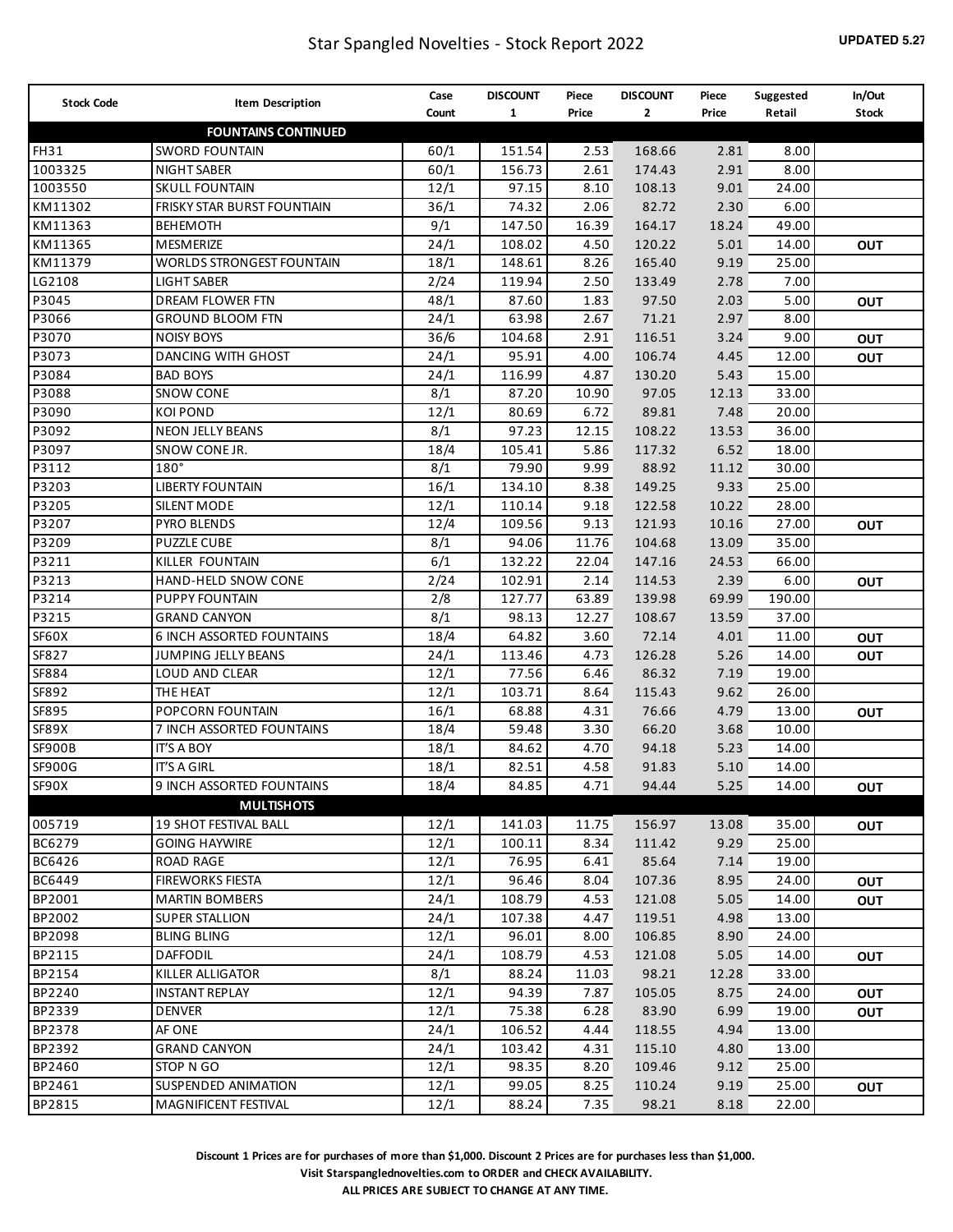| <b>Stock Code</b> | Item Description                | Case  | <b>DISCOUNT</b> | Piece | <b>DISCOUNT</b> | Piece | Suggested | In/Out       |
|-------------------|---------------------------------|-------|-----------------|-------|-----------------|-------|-----------|--------------|
|                   |                                 | Count | $\mathbf{1}$    | Price | $\mathbf{2}$    | Price | Retail    | <b>Stock</b> |
|                   | <b>MULTISHOTS CONTINUED</b>     |       |                 |       |                 |       |           |              |
| BP2905            | THE RED, WHITE & BLUE SALUTE    | 12/1  | 106.44          | 8.87  | 118.47          | 9.87  | 27.00     |              |
| BP2924            | <b>WILD WEST</b>                | 12/1  | 102.35          | 8.53  | 113.91          | 9.49  | 26.00     | <b>OUT</b>   |
| BS6007            | CRAZY LIKE A FOX                | 12/1  | 86.63           | 7.22  | 96.42           | 8.04  | 22.00     | OUT          |
| BS6012            | PRETTY LITTLE FLYERS            | 12/4  | 88.83           | 7.40  | 98.87           | 8.24  | 22.00     | <b>OUT</b>   |
| BS6014            | <b>BEACH VIBES</b>              | 16/1  | 96.22           | 6.01  | 107.09          | 6.69  | 18.00     |              |
| 1403139           | RAGE                            | 12/1  | 104.48          | 8.71  | 116.29          | 9.69  | 26.00     |              |
| <b>CE0530B</b>    | LG TWITTER GLITTER              | 18/4  | 99.76           | 5.54  | 111.03          | 6.17  | 17.00     |              |
| CE14861           | <b>BACK OFF</b>                 | 16/1  | 101.93          | 6.37  | 113.45          | 7.09  | 19.00     |              |
| CE14871           | <b>DAWG TIRED</b>               | 16/1  | 104.20          | 6.51  | 115.97          | 7.25  | 20.00     |              |
| CE15001           | <b>HAPPY CLOWN BOMB</b>         | 12/1  | 96.72           | 8.06  | 107.64          | 8.97  | 24.00     |              |
| CE20016           | HARDCORE                        | 16/1  | 109.90          | 6.87  | 122.32          | 7.65  | 21.00     |              |
| CE2112            | EVIL CLOWN                      | 24/1  | 108.55          | 4.52  | 120.82          | 5.03  | 14.00     |              |
| CE2806            | <b>HEART ACHES</b>              | 12/1  | 92.81           | 7.73  | 103.29          | 8.61  | 23.00     |              |
| CE2893            | <b>JAW BREAKER</b>              | 12/1  | 87.00           | 7.25  | 96.83           | 8.07  | 22.00     |              |
| CET2507           | 48 SHOT COLOR PEARL FLOWER      | 80/1  | 71.10           | 0.89  | 79.13           | 0.99  | 3.00      |              |
| 1003107           | AMERICAN MUSCLE                 | 40/1  | 161.73          | 4.04  | 180.01          | 4.50  | 12.00     | OUT          |
| 1003347           | ASSORTED 200 GRAM CAKES         | 4/3   | 88.74           | 22.19 | 98.77           | 24.69 | 67.00     | <b>OUT</b>   |
| KM13177           | <b>CRAZY EXCITING</b>           | 12/1  | 176.90          | 14.74 | 196.89          | 16.41 | 44.00     |              |
| KM13246           | <b>MOTOR MOUTH</b>              | 12/1  | 113.50          | 9.46  | 126.32          | 10.53 | 28.00     |              |
| KM13306           | ALL IN ONE                      | 5/6   | 121.79          | 4.06  | 135.55          | 4.52  | 12.00     |              |
| KM13380           | <b>EXECUTIONER</b>              | 36/1  | 129.20          | 3.59  | 143.80          | 3.99  | 11.00     |              |
| KM13404           | <b>HONEY BADGER</b>             | 8/1   | 110.34          | 13.79 | 122.80          | 15.35 | 41.00     |              |
| KM13418           | <b>JUST HANGING</b>             | 12/1  | 105.89          | 8.82  | 117.86          | 9.82  | 26.00     |              |
| KM13432           | <b>BITE YOUR TUSHY</b>          | 12/1  | 142.12          | 11.84 | 158.17          | 13.18 | 36.00     |              |
| KM13435           | <b>ANGRY BEAVER</b>             | 8/1   | 103.63          | 12.95 | 115.33          | 14.42 | 39.00     |              |
| KM13515           | <b>ROADTRIP</b>                 | 12/1  | 104.61          | 8.72  | 116.43          | 9.70  | 26.00     |              |
| P5010             | <b>MERCURIAL BEE</b>            | 24/1  | 105.60          | 4.40  | 117.53          | 4.90  | 13.00     |              |
| P5011             | <b>BUMP BEAR</b>                | 24/1  | 104.40          | 4.35  | 116.20          | 4.84  | 13.00     | OUT          |
| P5109             | <b>GREAT EXPECTATION</b>        | 24/1  | 96.17           | 4.01  | 107.04          | 4.46  | 12.00     |              |
| P5111             | CRACKING MINE                   | 18/2  | 86.79           | 4.83  | 96.60           | 5.37  | 15.00     |              |
| P5118             | <b>STRONG MAN</b>               | 12/1  | 87.15           | 7.26  | 97.00           | 8.08  | 22.00     |              |
| P5122             | EYE CANDY                       | 8/1   | 61.71           | 7.71  | 68.68           | 8.59  | 23.00     |              |
| P5125B            | <b>CHERRY BOMBER</b>            | 8/1   | 84.29           | 10.54 | 93.81           | 11.73 | 32.00     | <b>OUT</b>   |
| P5126             | <b>BIG N BAD</b>                | 8/1   | 87.31           | 10.91 | 97.17           | 12.15 | 33.00     | OUT          |
| P5143             | <b>SMOKE DRAGON</b>             | 12/1  | 105.87          | 8.82  | 117.83          | 9.82  | 26.00     |              |
| P5144             | SKY SHOOTER 100 SHOT            | 12/1  | 119.35          | 9.95  | 132.83          | 11.07 | 30.00     |              |
| P5145             | AMAZING BALLET MINI 100 SHOT    | 4/1   | 144.88          | 36.22 | 161.25          | 40.31 | 109.00    | <b>OUT</b>   |
| P5147             | THERMAL BLAST                   | 12/1  | 92.72           | 7.73  | 103.19          | 8.60  | 23.00     |              |
| P5153             | <b>WINTER BALLISTIC</b>         | 12/1  | 79.82           | 6.65  | 88.84           | 7.40  | 20.00     |              |
| P5157             | too fishy                       | 8/1   | 83.48           | 10.44 | 92.91           | 11.61 | 31.00     |              |
| P5169             | LACE COMBUSTION                 | 8/1   | 73.38           | 9.17  | 81.67           | 10.21 | 28.00     |              |
| P5174             | PREMIUM COLOR PEARL 96 SHOT     | 40/1  | 69.88           | 1.75  | 77.78           | 1.94  | 5.00      |              |
| P5181             | CHROMA CHAMELEON                | 8/1   | 76.70           | 9.59  | 85.36           | 10.67 | 29.00     |              |
| P5182             | <b>TOP MAVERICK</b>             | 16/1  | 110.38          | 6.90  | 122.85          | 7.68  | 21.00     |              |
| P5183             | CYCLONE WARNING                 | 16/1  | 115.51          | 7.22  | 128.56          | 8.04  | 22.00     |              |
| P5184             | NATION OVATION                  | 16/1  | 84.72           | 5.30  | 94.29           | 5.89  | 16.00     |              |
| P5185             | SIREN'S CALL                    | 12/1  | 91.01           | 7.58  | 101.29          | 8.44  | 23.00     |              |
| P5194             | NOISE COMPLAINT                 | 8/1   | 78.59           | 9.82  | 87.47           | 10.93 | 29.00     | <b>OUT</b>   |
| P5604C            | SATURN MISSILE BATTERY 200 SHOT | 15/1  | 100.16          | 6.68  | 111.48          | 7.43  | 20.00     |              |
| <b>PK7702A</b>    | PREMIUM HAPPY PLANET            | 24/1  | 77.42           | 3.23  | 86.16           | 3.59  | 10.00     |              |
| PL901             | <b>GARDEN IN SPRING</b>         | 40/1  | 76.37           | 1.91  | 85.00           | 2.12  | 6.00      |              |
| PRP603            | AGGRESSIVE                      | 24/1  | 117.73          | 4.91  | 131.03          | 5.46  | 15.00     | <b>OUT</b>   |
| <b>PRP604</b>     | <b>HATEFUL</b>                  | 24/1  | 117.73          | 4.91  | 131.03          | 5.46  | 15.00     | <b>OUT</b>   |
|                   |                                 |       |                 |       |                 |       |           |              |

**Visit Starspanglednovelties.com to ORDER and CHECK AVAILABILITY.**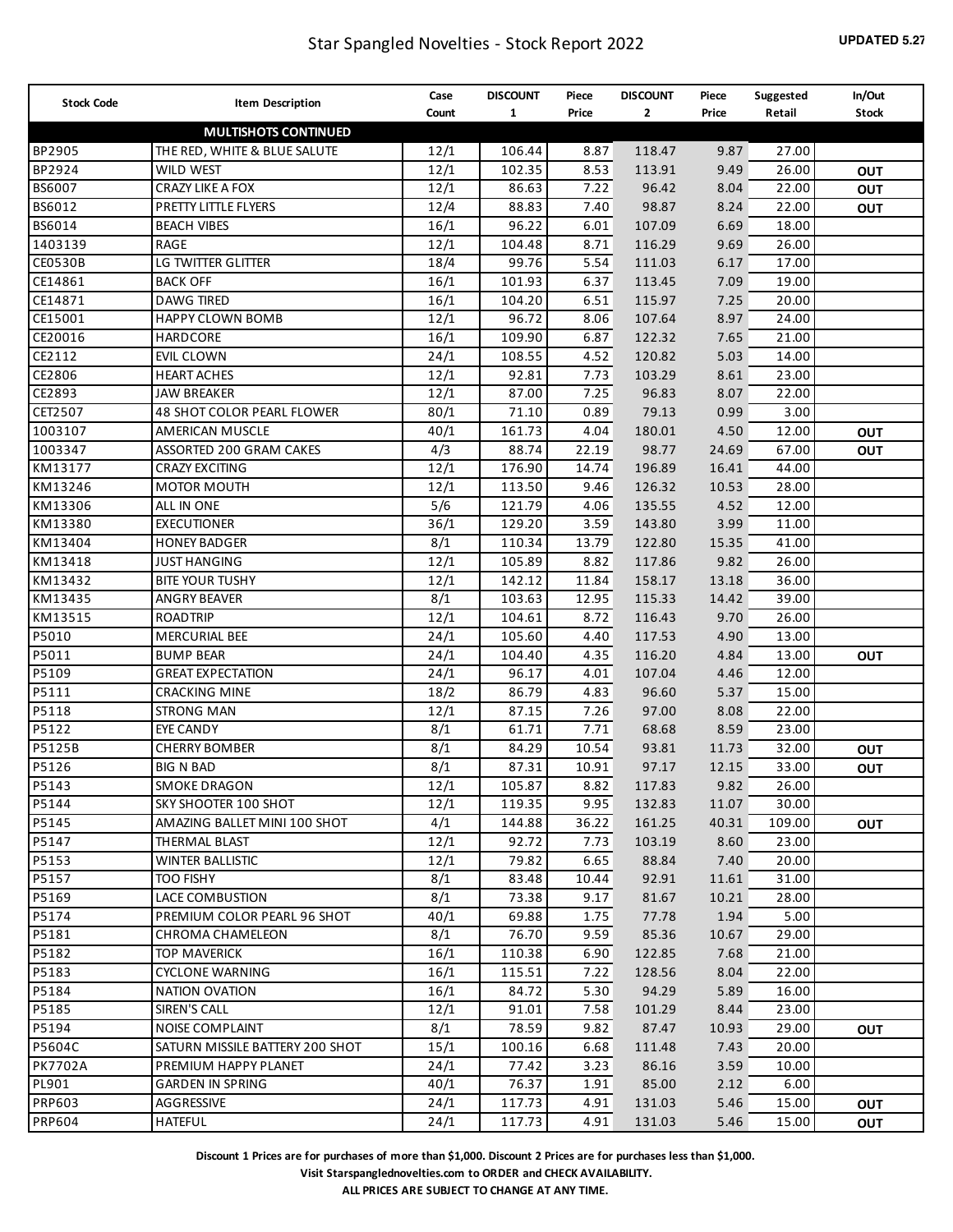| <b>Stock Code</b> | <b>Item Description</b>      | Case     | <b>DISCOUNT</b> | Piece | <b>DISCOUNT</b> | Piece | Suggested | In/Out       |
|-------------------|------------------------------|----------|-----------------|-------|-----------------|-------|-----------|--------------|
|                   |                              | Count    | $\mathbf{1}$    | Price | $\mathbf{2}$    | Price | Retail    | <b>Stock</b> |
|                   | <b>MULTISHOTS CONTINUED</b>  |          |                 |       |                 |       |           |              |
| <b>PRP605</b>     | <b>HOSTILE</b>               | 24/1     | 117.73          | 4.91  | 131.03          | 5.46  | 15.00     | <b>OUT</b>   |
| <b>PRP606</b>     | <b>FORCEFUL</b>              | 24/1     | 117.73          | 4.91  | 131.03          | 5.46  | 15.00     | <b>OUT</b>   |
| PYK601            | <b>CRASHING RAINBOW</b>      | 12/1     | 110.01          | 9.17  | 122.44          | 10.20 | 28.00     |              |
| <b>PYK603</b>     | НОТ, НОТ, НОТ                | 12/1     | 104.81          | 8.73  | 116.65          | 9.72  | 26.00     |              |
| <b>PYK604</b>     | <b>COCONUT TREE</b>          | 12/1     | 121.95          | 10.16 | 135.73          | 11.31 | 30.00     | <b>OUT</b>   |
| <b>PYK605</b>     | SUPER CRACKLING RAINBOW      | 12/1     | 103.18          | 8.60  | 114.84          | 9.57  | 26.00     |              |
| <b>PYK607</b>     | PYRO ALERT                   | 12/1     | 122.05          | 10.17 | 135.84          | 11.32 | 31.00     |              |
| <b>PYK609</b>     | <b>WILD STALLION</b>         | 24/1     | 115.36          | 4.81  | 128.40          | 5.35  | 14.00     |              |
| PYK612            | SATURN MISSILE 200 SHOT      | 18/1     | 99.46           | 5.53  | 110.70          | 6.15  | 17.00     | <b>OUT</b>   |
| PYK6128           | <b>COCONUT GROVE SONG</b>    | 12/1     | 103.76          | 8.65  | 115.48          | 9.62  | 26.00     |              |
| PYK6131           | TURN IT LOOSE                | 12/1     | 145.91          | 12.16 | 162.40          | 13.53 | 36.00     |              |
| PYK614            | SATURN MISSILE 300 SHOT      | 12/1     | 98.98           | 8.25  | 110.16          | 9.18  | 25.00     | <b>OUT</b>   |
| PYK615            | <b>CITY CRASHER</b>          | 12/1     | 102.02          | 8.50  | 113.55          | 9.46  | 26.00     |              |
| PYK6151           | <b>CASH IN</b>               | 12/1     | 98.08           | 8.17  | 109.16          | 9.10  | 25.00     | <b>OUT</b>   |
| PYK621            | <b>GOLD BROCADE BASH</b>     | 8/1      | 107.09          | 13.39 | 119.19          | 14.90 | 40.00     |              |
| <b>PYK622</b>     | $F-16$                       | 12/1     | 104.91          | 8.74  | 116.76          | 9.73  | 26.00     |              |
| PYK644            | <b>BUCK FEVER</b>            | 12/1     | 112.91          | 9.41  | 125.67          | 10.47 | 28.00     | <b>OUT</b>   |
| <b>PYK686</b>     | <b>BUCK HUNTER</b>           | 12/1     | 103.16          | 8.60  | 114.82          | 9.57  | 26.00     |              |
| RA22002           | <b>WILD HORSES</b>           | 12/1     | 91.83           | 7.65  | 102.21          | 8.52  | 23.00     | OUT          |
| RA22003           | <b>COLORFUL SKIES</b>        | 12/1     | 96.13           | 8.01  | 106.99          | 8.92  | 24.00     | <b>OUT</b>   |
| RA22004           | <b>STROBING WILLOW</b>       | 12/1     | 93.20           | 7.77  | 103.73          | 8.64  | 23.00     | <b>OUT</b>   |
| RA22007           | AGGRESSION                   | 12/1     | 93.20           | 7.77  | 103.73          | 8.64  | 23.00     |              |
| RA22507           | PEACE OUT                    | 12/1     | 97.55           | 8.13  | 108.57          | 9.05  | 24.00     |              |
| RA22511           | <b>COLOR STORM</b>           | 8/1      | 87.85           | 10.98 | 97.78           | 12.22 | 33.00     | <b>OUT</b>   |
| RA22512           | RAGING WILLOW                | 8/1      | 89.55           | 11.19 | 99.67           | 12.46 | 34.00     | OUT          |
| RA22517           | <b>JOKER</b>                 | 12/1     | 98.22           | 8.19  | 109.32          | 9.11  | 25.00     | OUT          |
| RA22521           | <b>MONKEY BUSINESS</b>       | 12/1     | 93.24           | 7.77  | 103.78          | 8.65  | 23.00     | OUT          |
| RAK1130C12        | SATURN MISSILE BATTERY 100S  | 30/1     | 82.42           | 2.75  | 91.73           | 3.06  | 8.00      | <b>OUT</b>   |
| RAK1130C300       | A MILLION MISSILES 300S      | 12/1     | 83.91           | 6.99  | 93.39           | 7.78  | 21.00     | <b>OUT</b>   |
| SSM0656           | FISH IN WATER                | 48/1     | 89.14           | 1.86  | 99.21           | 2.07  | 6.00      |              |
| SSM0958           | <b>AUTUMN DRIZZLE</b>        | 36/1     | 125.35          | 3.48  | 139.51          | 3.88  | 10.00     |              |
| SSM1130-100       | SATURN MISSILE 100 SHOTS     | 30/1     | 80.11           | 2.67  | 89.16           | 2.97  | 8.00      |              |
| SSM1130-25        | SATURN MISSILE 25 SHOTS      | 30/4     | 84.57           | 2.82  | 94.13           | 3.14  | 8.00      | <b>OUT</b>   |
| SSM1130300        | SATURN MISSLE 300 SHOTS      | 12/1     | 97.82           | 8.15  | 108.87          | 9.07  | 24.00     |              |
| SSM2516           | MAGICAL BARRAGE 100 SHOTS    | 40/1     | 106.33          | 2.66  | 118.35          | 2.96  | 8.00      |              |
| SSM253            | <b>BLUE PRINT</b>            | 24/1     | 74.96           | 3.12  | 83.43           | 3.48  | 9.00      |              |
| SSM530B           | <b>TWITTER GLITTER LARGE</b> | 18/4     | 99.76           | 5.54  | 111.03          | 6.17  | 17.00     | <b>OUT</b>   |
| SSM530L           | <b>TWITTER GLITTER JUMBO</b> | 18/1     | 85.20           | 4.73  | 94.82           | 5.27  | 14.00     |              |
| SSM901            | <b>GARDEN IN SPRING</b>      | 40/1     | 76.38           | 1.91  | 85.01           | 2.13  | 6.00      |              |
| SSM912            | THUNDER STORM                | 36/1     | 92.11           | 2.56  | 102.52          | 2.85  | 8.00      |              |
| SSM930            | DESERT AT NIGHT              | 40/1     | 76.38           | 1.91  | 85.01           | 2.13  | 6.00      |              |
| T2512             | KALEIDOSCOPE                 | 50/1     | 154.93          | 3.10  | 172.43          | 3.45  | 9.00      |              |
|                   | <b>NOVELTIES</b>             |          |                 |       |                 |       |           |              |
| <b>BC260</b>      | <b>MAGNUM FLASHER</b>        | 240/5    | 103.92          | 0.43  | 115.66          | 0.48  | 1.00      | <b>OUT</b>   |
| <b>BC335</b>      | <b>SUPER SNAPS LG</b>        | 6/40/50  | 64.22           | 0.27  | 71.47           | 0.30  | 1.00      |              |
| <b>BC341A</b>     | <b>PARTY POPPERS</b>         | 12/24/6  | 158.36          | 0.55  | 176.25          | 0.61  | 2.00      | <b>OUT</b>   |
| <b>BC344</b>      | ASSORTED SNAKES              | 144/6/6  | 106.44          | 0.74  | 118.47          | 0.82  | 2.00      | <b>OUT</b>   |
| <b>BC391</b>      | <b>GROUND MINE</b>           | 3/18/4   | 112.95          | 2.09  | 125.71          | 2.33  | 6.00      | <b>OUT</b>   |
| BM2227            | POOPY PUPPY                  | 2/144    | 162.99          | 0.57  | 181.41          | 0.63  | 2.00      |              |
| HEF30-1           | MAGIC LINK SAFETY FUSE 16'   | 2/48     | 184.39          | 1.92  | 205.23          | 2.14  | 6.00      |              |
| <b>HEF30-2</b>    | MAGIC LINK QUICK FUSE 16'    | 2/48     | 211.10          | 2.20  | 234.95          | 2.45  | 7.00      |              |
| LPP8500           | <b>GENERIC SNAP</b>          | 6/50/50  | 50.90           | 0.17  | 56.65           | 0.19  | 1.00      |              |
| NV3-4702M         | <b>TORPEDO CRACKERS</b>      | 10/30/20 | 115.58          | 0.39  | 128.64          | 0.43  | 1.00      |              |
|                   |                              |          |                 |       |                 |       |           |              |

**Visit Starspanglednovelties.com to ORDER and CHECK AVAILABILITY.**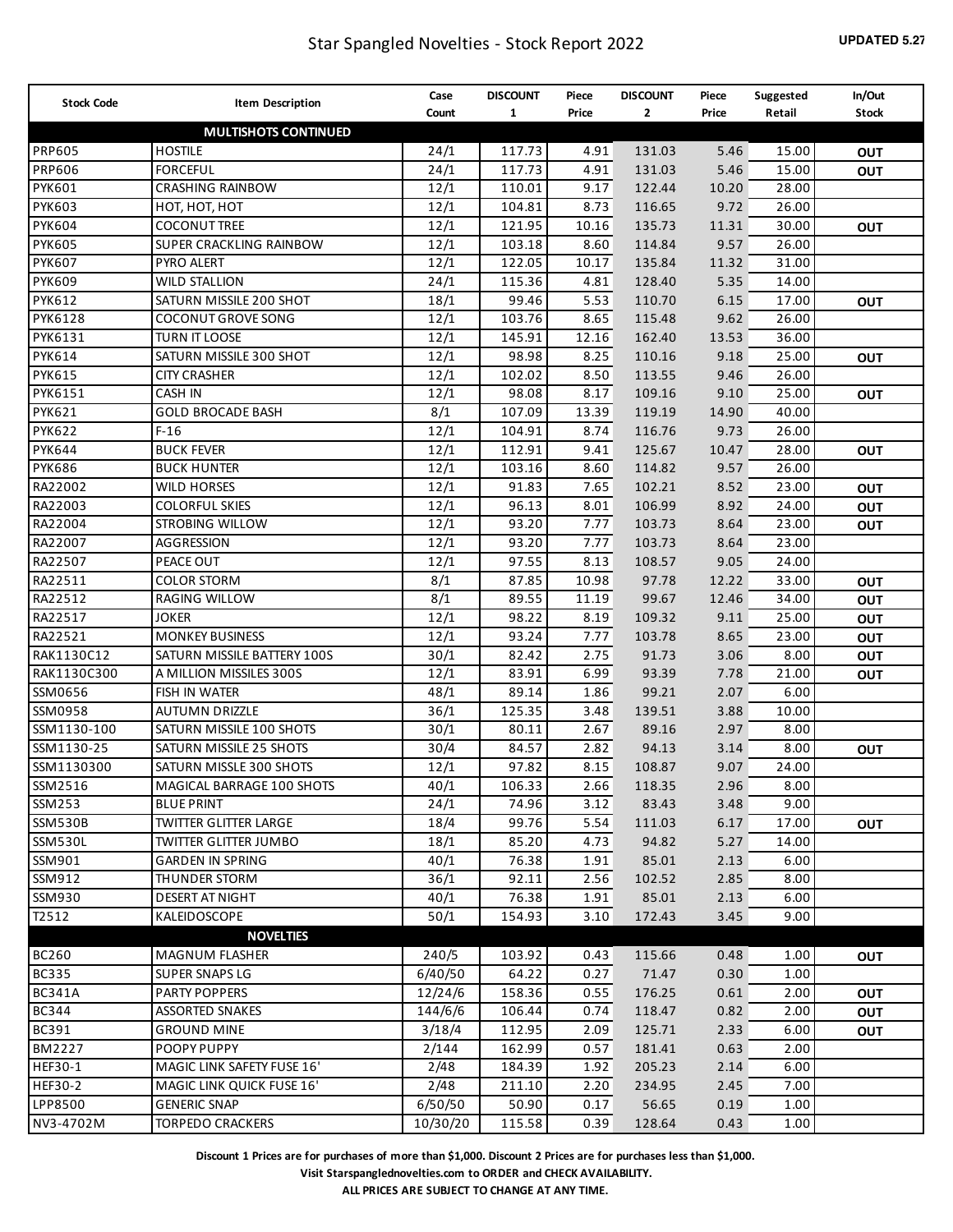| <b>Stock Code</b>  | <b>Item Description</b>           | Case     | <b>DISCOUNT</b> | Piece | <b>DISCOUNT</b> | Piece | Suggested | In/Out       |
|--------------------|-----------------------------------|----------|-----------------|-------|-----------------|-------|-----------|--------------|
|                    |                                   | Count    | 1               | Price | 2               | Price | Retail    | <b>Stock</b> |
|                    | <b>NOVELTIES CONTINUED</b>        |          |                 |       |                 |       |           |              |
| P6025              | <b>JURASSIC JUNGLE</b>            | 2/16     | 163.28          | 5.10  | 181.73          | 5.68  | 15.00     |              |
| T3500              | <b>JUMPING JACKS</b>              | 20/48/12 | 86.29           | 4.31  | 96.04           | 4.80  | 13.00     | OUT          |
| T8500              | <b>GENERIC SNAP</b>               | 6/50/50  | 46.97           | 0.16  | 52.28           | 0.17  | 1.00      |              |
| WBVCT20            | FIBERGLASS TUBES NO BASE          | 1/1      | 3.50            | 3.50  | 3.90            | 3.90  | 11.00     |              |
| <b>XXLANTERNAF</b> | AMERICAN FLAG SKY LANTERN         | 36/1     | 96.43           | 2.68  | 107.33          | 2.98  | 8.00      | OUT          |
| <b>BCSACK</b>      | <b>BC RETAIL SACKS</b>            | 1000/1   | 60.00           |       | 66.78           |       |           |              |
|                    | <b>PARACHUTES</b>                 |          |                 |       |                 |       |           |              |
| BS2701             | PRINCESS SKYDIVE                  | 18/4     | 101.02          | 5.61  | 112.44          | 6.25  | 17.00     |              |
| BP2228             | <b>CAPTAIN SAM</b>                | 6/1      | 131.78          | 21.96 | 146.67          | 24.45 | 66.00     | <b>OUT</b>   |
| BP2709             | <b>HOLLYWOOD JUMP</b>             | 18/4     | 123.64          | 6.87  | 137.61          | 7.65  | 21.00     | <b>OUT</b>   |
| P0160              | PARACHUTE BATTALION               | 12/1     | 122.28          | 10.19 | 136.10          | 11.34 | 31.00     |              |
| P0247              | PARACHUTE W/ COLOR CHANGE FLARE   | 18/4     | 125.44          | 6.97  | 139.62          | 7.76  | 21.00     |              |
| P5083              | MILITARY PARACHUTE                | 24/2     | 198.70          | 8.28  | 221.15          | 9.21  | 25.00     |              |
| P5089              | PRINCESS PARACHUTE                | 24/2     | 217.86          | 9.08  | 242.48          | 10.10 | 27.00     | <b>OUT</b>   |
| SSD94              | PARATROOPER IN ACTION             | 18/4     | 96.94           | 5.39  | 107.89          | 5.99  | 16.00     | OUT          |
| PK4                | <b>PUNKS</b><br><b>THINK PUNK</b> | 50/60    | 63.75           | 1.28  | 70.95           | 1.42  | 4.00      | OUT          |
|                    | <b>RACKS</b>                      |          |                 |       |                 |       |           |              |
| BP2500             | LOL                               | 2/1      | 65.41           | 32.71 | 72.80           | 36.40 | 98.00     | <b>OUT</b>   |
| BP2501             | <b>WHACKY TOBACKY</b>             | 2/1      | 142.01          | 71.01 | 158.05          | 79.03 | 213.00    | OUT          |
| BP2751             | <b>HOOCH</b>                      | 2/1      | 134.27          | 67.14 | 149.44          | 74.72 | 201.00    | <b>OUT</b>   |
| FS5532             | EXTRAORDINARY                     | 2/1      | 144.64          | 72.32 | 160.98          | 80.49 | 217.00    |              |
| FS5535             | <b>TOP SECRET</b>                 | 2/1      | 144.64          | 72.32 | 160.98          | 80.49 | 217.00    |              |
| KM12901            | ONE BAD MOTHER 3"                 | 2/1      | 166.19          | 83.10 | 184.97          | 92.49 | 249.00    |              |
| KM2907             | <b>FIST BUMP</b>                  | 2/1      | 177.69          | 88.85 | 197.76          | 98.88 | 267.00    |              |
| LC9559             | <b>CAPTAIN AMERICA</b>            | 3/1      | 125.15          | 41.72 | 139.29          | 46.43 | 125.00    |              |
| P5470              | YIN YANG                          | 2/1      | 165.26          | 82.63 | 183.93          | 91.97 | 248.00    |              |
| P5486              | <b>GHOST SHELL</b>                | 2/1      | 152.00          | 76.00 | 169.17          | 84.59 | 228.00    |              |
| P5494              | MOTHER OF ALL BOMBS               | 2/1      | 160.02          | 80.01 | 178.10          | 89.05 | 240.00    |              |
| P5510              | JELLYFISH AQUARIUM                | 2/1      | 158.94          | 79.47 | 176.90          | 88.45 | 238.00    |              |
| RA57201            | UNCLE SAM                         | 2/1      | 138.84          | 69.42 | 154.52          | 77.26 | 208.00    | <b>OUT</b>   |
| RA57203            | <b>BATTLE CRY</b>                 | 2/1      | 137.64          | 68.82 | 153.19          | 76.60 | 206.00    |              |
| RA57205            | I WANT YOU!                       | 2/1      | 137.64          | 68.82 | 153.19          | 76.60 | 206.00    |              |
| RA57207            | MIGRAINE                          | 2/1      | 137.64          | 68.82 | 153.19          | 76.60 | 206.00    |              |
| RA57212            | NEON JELLYFISH                    | 2/1      | 137.64          | 68.82 | 153.19          | 76.60 | 206.00    |              |
| RA57216            | HOT AS HELL                       | 2/1      | 138.48          | 69.24 | 154.13          | 77.07 | 208.00    |              |
| RA57218            | AMERICAN ANTHEM                   | 2/1      | 148.17          | 74.09 | 164.91          | 82.46 | 222.00    |              |
| RA57219            | <b>GHOST DRAGON</b>               | 2/1      | 148.17          | 74.09 | 164.91          | 82.46 | 222.00    |              |
| RA57220            | <b>NEON RINGS</b>                 | 2/1      | 148.17          | 74.09 | 164.91          | 82.46 | 222.00    |              |
|                    | <b>ROCKETS</b>                    |          |                 |       |                 |       |           |              |
| 0445               | WHISTLING MOON TRAVELER W/ REPORT | 20/12/12 | 67.65           | 3.38  | 75.29           | 3.76  | 10.00     |              |
| 0440S              | MOON TRAVELER WITH REPORT         | 25/12/12 | 75.99           | 3.04  | 84.58           | 3.38  | 9.00      |              |
| BC401              | <b>BOTTLE ROCKETS</b>             | 25/12/12 | 120.10          | 4.80  | 133.67          | 5.35  | 14.00     |              |
| BC419              | THREE-PEAT ROCKET                 | 36/24    | 158.04          | 4.39  | 175.89          | 4.89  | 13.00     | <b>OUT</b>   |
| BP1217             | <b>SKYBOLT</b>                    | 24/5     | 143.44          | 5.98  | 159.64          | 6.65  | 18.00     |              |
| 1403029            | SPACE GALAXY                      | 8/1      | 259.60          | 32.45 | 288.93          | 36.12 | 97.00     |              |
| KM1015             | NIGHT STALKER                     | 96/6     | 121.77          | 1.27  | 135.52          | 1.41  | 4.00      |              |
| SR682              | <b>BANG BANG</b>                  | 24/4     | 118.54          | 4.94  | 131.94          | 5.50  | 15.00     |              |
| SR683              | ROCKET BOOM                       | 20/5     | 159.27          | 7.96  | 177.27          | 8.86  | 24.00     |              |
| SR684              | <b>BIG BURST BALLISTICS</b>       | 16/5     | 134.32          | 8.40  | 149.50          | 9.34  | 25.00     |              |
| SR685              | RIP ROARING ROCKETS               | 20/5     | 178.57          | 8.93  | 198.74          | 9.94  | 27.00     |              |
| SRA5               | OVER THE TOP                      | 6/1      | 160.90          | 26.82 | 179.08          | 29.85 | 80.00     |              |
| SVR46              | POWER ROCKET PACK                 | 10/1     | 286.14          | 28.61 | 318.47          | 31.85 | 86.00     | <b>OUT</b>   |

**Visit Starspanglednovelties.com to ORDER and CHECK AVAILABILITY.**